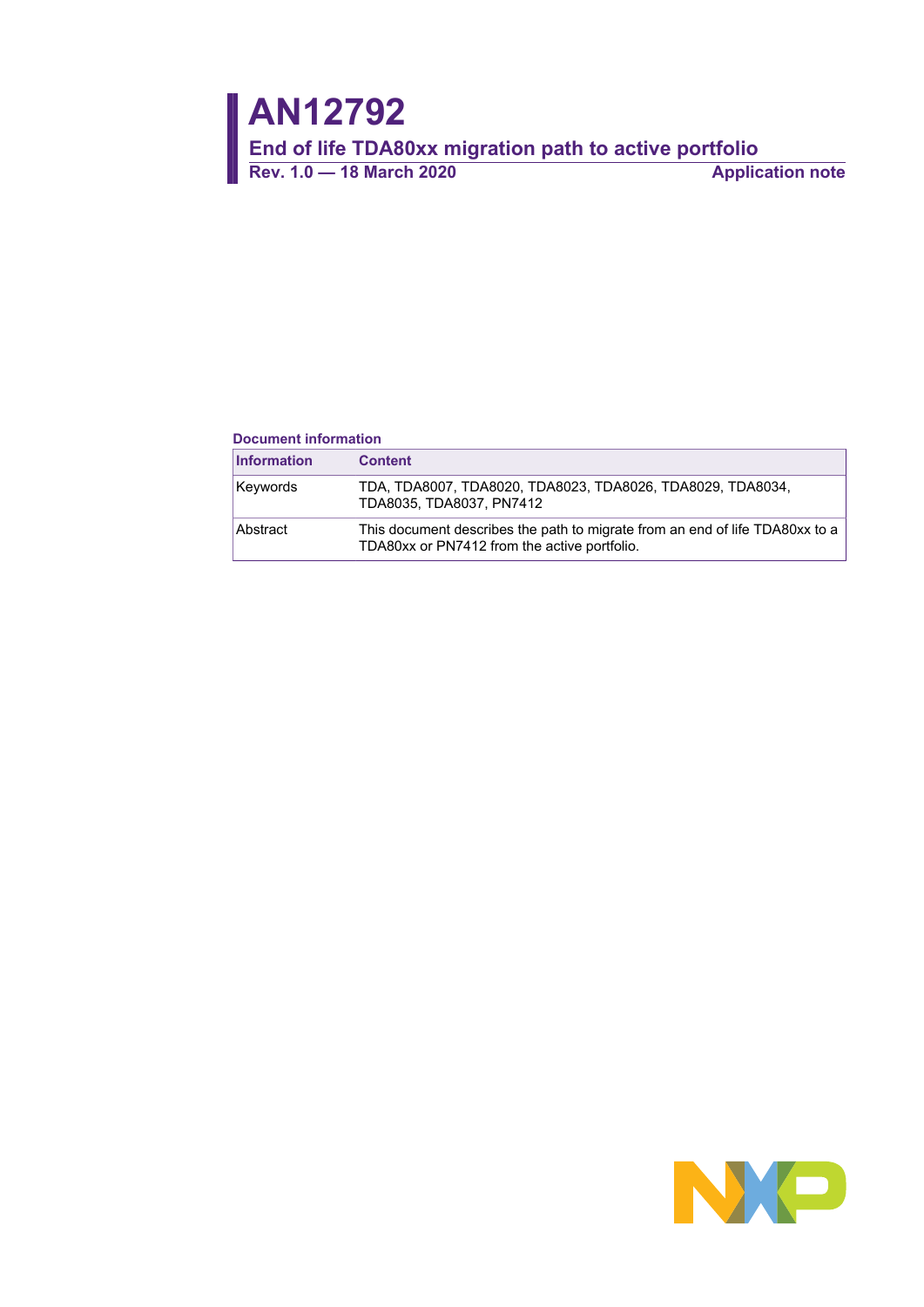# **Revision History**

| <b>Revision history</b> |             |                    |  |  |  |
|-------------------------|-------------|--------------------|--|--|--|
| <b>Rev</b>              | <b>Date</b> | <b>Description</b> |  |  |  |
| 1.0                     | 20200318    | Initial version    |  |  |  |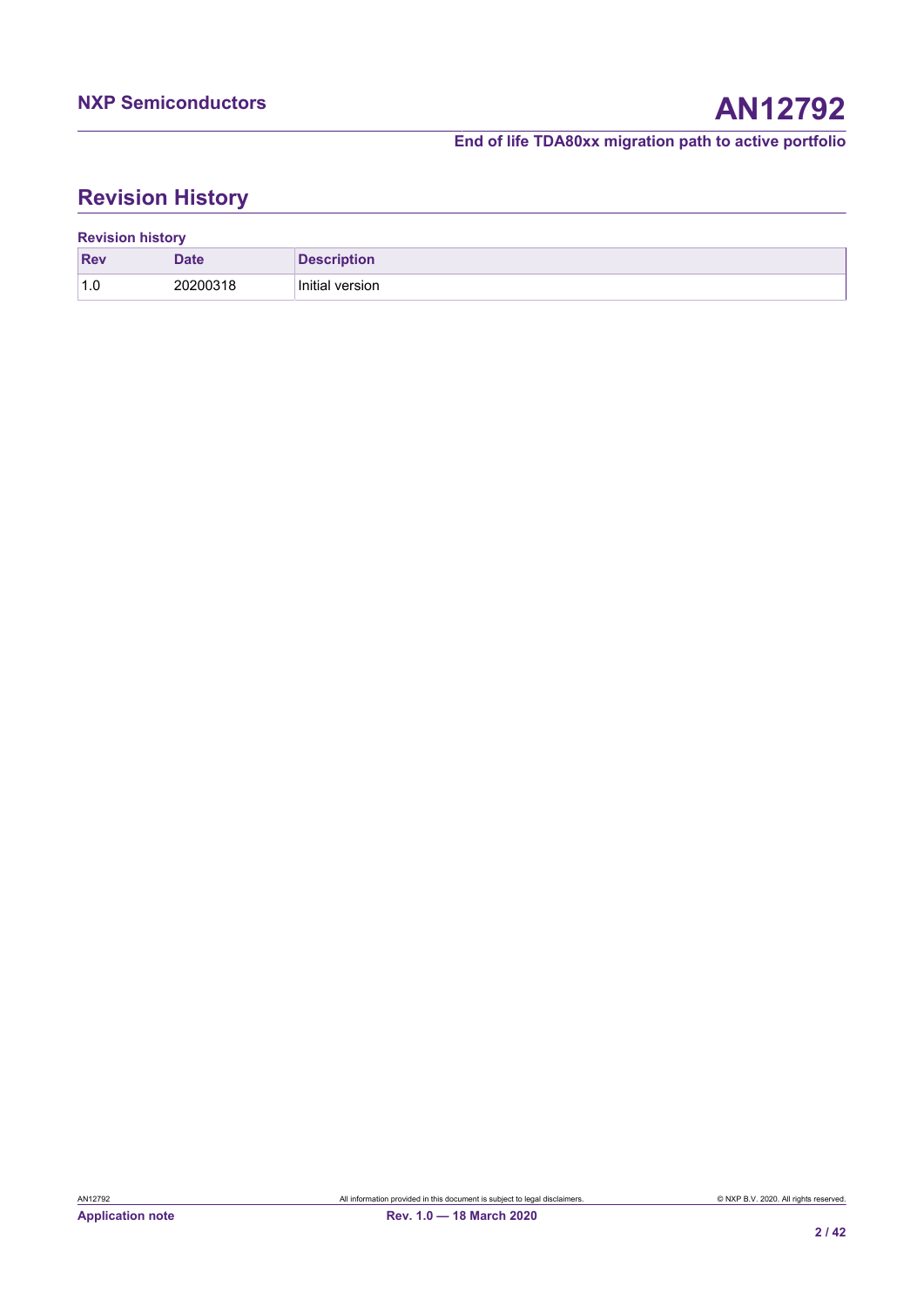# **1 Introduction**

The 2nd generations of TDAs are end-of-life by April 2021 (last time supply). This document helps to migrate to a new, active, TDA product by listing possible configurations to replace a 2nd generation device.

Not all TDAs can be replaced with a drop-in replacement and might need software and/or hardware changes. The most crucial differences and advice are described within this document.

# **1.1 Linecard**

Following table is a list of all TDA products with some of their key functionalities. For their full functionality have a look on the datasheets available at NXP.com.

<span id="page-2-2"></span><span id="page-2-1"></span><span id="page-2-0"></span>

| <b>Product Features</b>  | <b>TDA8020</b> | <b>TDA8023</b> | <b>TDA8024</b> | <b>TDA8026</b> | <b>TDA8034</b> | <b>TDA8035</b> | <b>TDA8037</b> | <b>TDA8007</b> | <b>TDA8029</b> | <b>PN7412</b> |
|--------------------------|----------------|----------------|----------------|----------------|----------------|----------------|----------------|----------------|----------------|---------------|
| <b>End Of Life</b>       | <b>EOL</b>     | <b>EOL</b>     | <b>EOL</b>     | <b>Active</b>  | <b>Active</b>  | <b>Active</b>  | <b>Active</b>  | <b>EOL</b>     | <b>EOL</b>     | <b>Active</b> |
| Analog interfaces        | $\overline{2}$ |                |                | 5              |                |                |                | ◠              |                |               |
| ISO 7816 UART            |                |                |                |                |                |                |                | yes            | yes            | yes           |
| $\mu$ C-core             |                |                |                |                |                |                |                |                | 80C51RB+       | Cortex-M0     |
| ROM(byte) /<br>RAM(byte) |                |                |                |                |                |                |                |                | 16k / 768      | 160k / 12k    |
| <b>EMVCo compliance</b>  | yes            | yes            |                | <b>ves</b>     | yes            | yes            | yes            | yes            | yes            | yes           |
| NDS compliance           |                |                | yes            |                | yes            | yes            |                |                | yes            |               |

#### **Table 1. TDA linecard and short overview**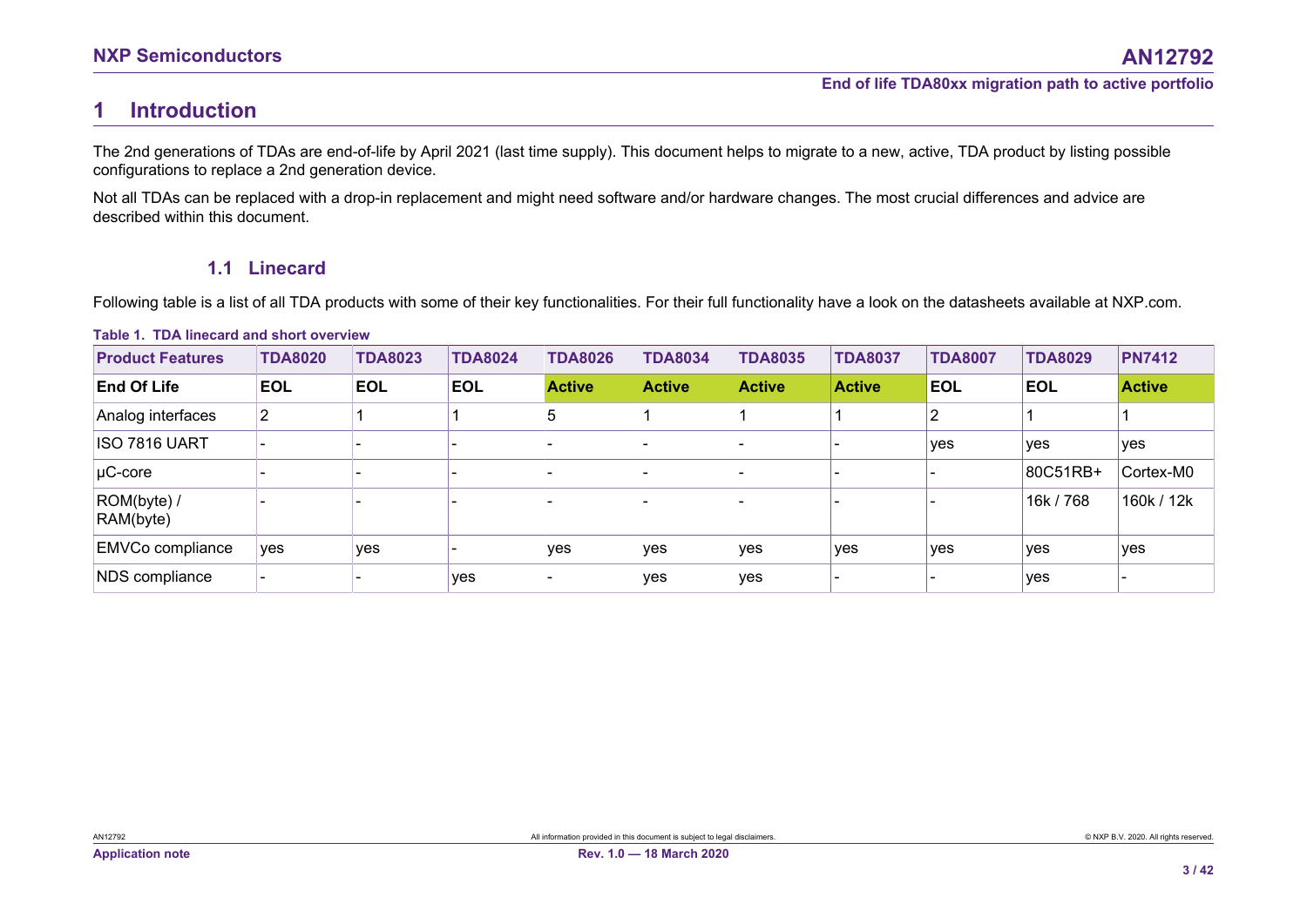# **2 Replacements**

Following table lists various NXP proposed replacement configurations. Other configurations are possible but are not handled within this document.

If no drop-in replacement is available the software and hardware effort to switch can vary depending on the chosen products. Following chapters describe the necessary software and hardware changes.

### **Table 2. Replacement overview**

<span id="page-3-1"></span><span id="page-3-0"></span>

|                | <b>PN7412</b>                                                                                                   | <b>TDA8034</b>                                                               | <b>TDA8035</b>                                                                     | <b>TDA8037</b>                                                                     | <b>TDA8026</b>                                                                     | <b>PN7412 &amp; TDA8034</b>                                           | 2xTDA8035 parallel                                                 |
|----------------|-----------------------------------------------------------------------------------------------------------------|------------------------------------------------------------------------------|------------------------------------------------------------------------------------|------------------------------------------------------------------------------------|------------------------------------------------------------------------------------|-----------------------------------------------------------------------|--------------------------------------------------------------------|
| <b>TDA8007</b> |                                                                                                                 |                                                                              |                                                                                    |                                                                                    |                                                                                    | • Software and<br>hardware adaptation<br>necessary<br>See Section 7.3 | • Software and hardware<br>adaptation necessary<br>See Section 5.5 |
| <b>TDA8020</b> |                                                                                                                 |                                                                              |                                                                                    |                                                                                    | • Software<br>compatible<br>• Hardware<br>adaptation<br>necessary<br>See Section 3 |                                                                       | • Software and hardware<br>adaptation necessary<br>See Section 5.5 |
| <b>TDA8023</b> |                                                                                                                 | • Software and<br>hardware adaptation<br>necessary<br>See Section 4          | • Software and<br>hardware<br>adaptation<br>necessary<br>See Section 5             |                                                                                    | • Software<br>compatible<br>• Hardware<br>adaptation<br>necessary<br>See Section 3 |                                                                       |                                                                    |
| <b>TDA8024</b> |                                                                                                                 | • Software compatible<br>• Hardware adaptation<br>necessary<br>See Section 4 | • Software<br>compatible<br>• Hardware<br>adaptation<br>necessary<br>See Section 5 | • Software<br>compatible<br>• Hardware<br>adaptation<br>necessary<br>See Section 6 |                                                                                    |                                                                       |                                                                    |
| <b>TDA8029</b> | • Software example<br>for ALPAR<br>protocol available<br>• Hardware<br>adaptation<br>necessary<br>See Section 7 |                                                                              |                                                                                    |                                                                                    |                                                                                    |                                                                       |                                                                    |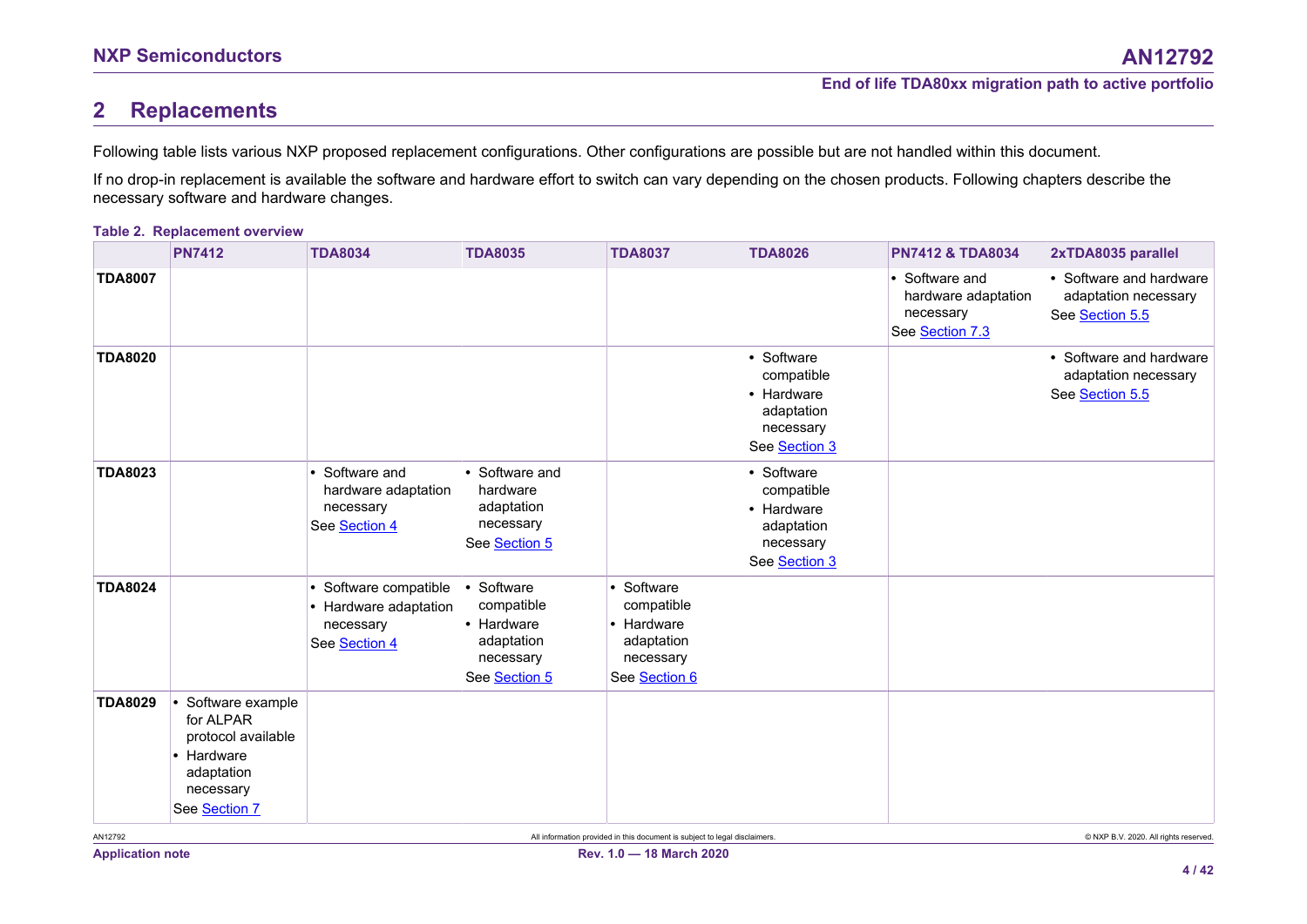# <span id="page-4-2"></span><span id="page-4-0"></span>**3 TDA8026**

The TDA8026 is a cost-effective, analog interface for addressing multiple smart card slots in a Point of Sales (POS) terminal. It can address up to two main cards (synchronous or asynchronous smart cards supported) and up to four Security Access Modules (SAMs). The electrical characteristics of the TDA8026 are in accordance with EMV 4.3 requirements and also comply with ISO7816-3 for class A, B, and C cards.

Its packaging supports the latest payment terminal security requirements.

<span id="page-4-1"></span>

See product data sheet for more information: [\[DS-TDA8026\]](#page-36-0)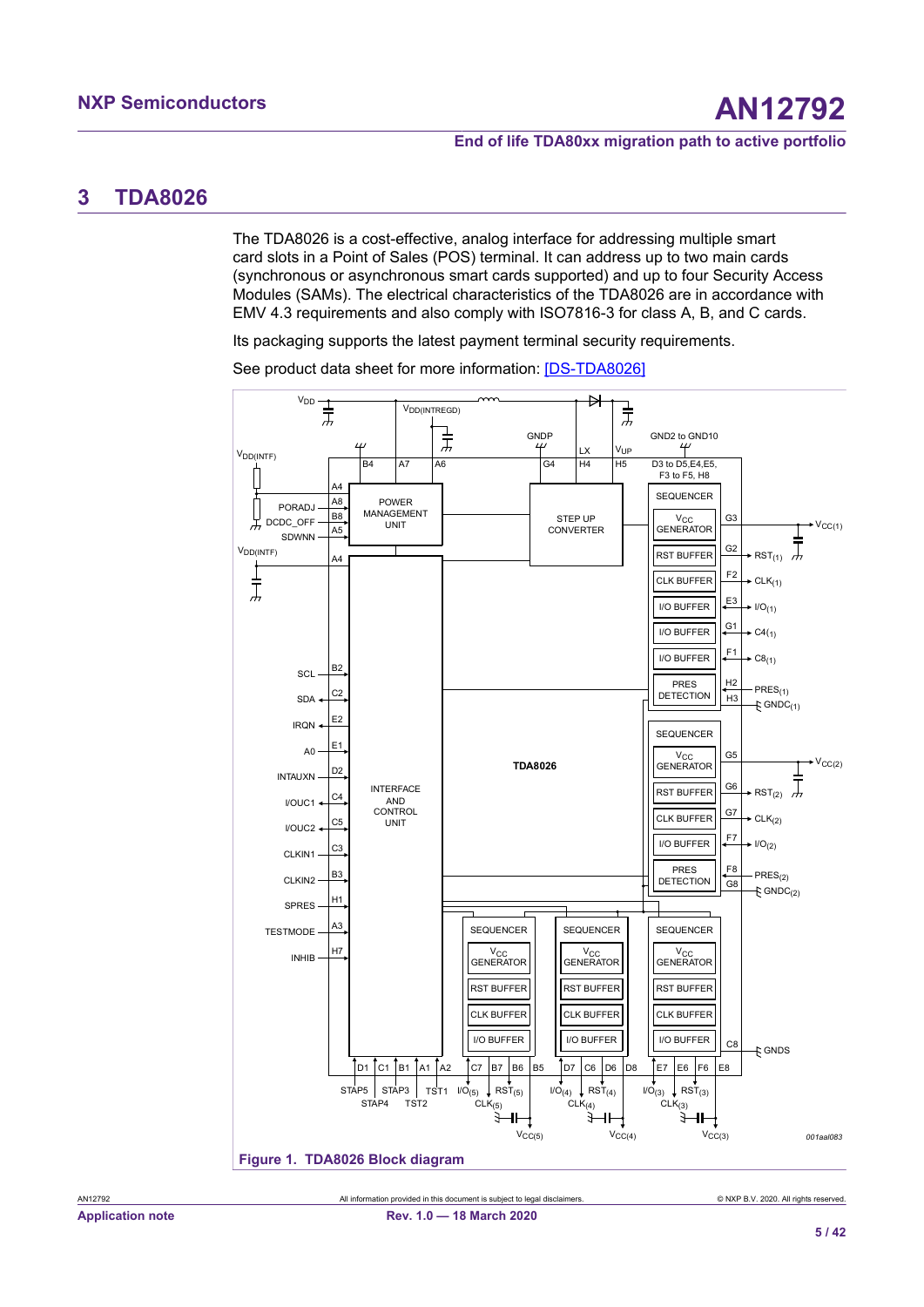# <span id="page-5-1"></span><span id="page-5-0"></span>**3.1 Feature Comparison**

| Table 5. Product leature comparison TDA0020, TDA0020, TDA0025, TDA0024 |                |                  |                |
|------------------------------------------------------------------------|----------------|------------------|----------------|
| <b>Product Features</b>                                                | <b>TDA8026</b> | <b>TDA8020</b>   | <b>TDA8023</b> |
| Analog interfaces                                                      | 5              | $\boldsymbol{2}$ | 1              |
| ISO 7816 UART                                                          |                |                  |                |
| ISO 7816 dedicated timers                                              |                |                  |                |
| $\mu$ C-core                                                           |                |                  |                |
| ROM[kbyte] / RAM[byte]                                                 |                |                  |                |
| Host interface                                                         | $I^2C$         | $I^2C$           | $I^2C$         |
| ESD protection on ISO pads [kV]                                        | $\overline{7}$ | 6                | 6              |
| Auxiliary protected lines for C4 and C8                                | 2              | 0                | $\overline{2}$ |
| VCC card power supply [V]                                              | 1.8 & 3 & 5    | 3 & 5            | 1.8 & 3 & 5    |
| Card supply current @ 5 V VCC [mA]                                     | 55             | 60               | 55             |
| Card supply current @ 3 V VCC [mA]                                     | 55             | 55               | 55             |
| Card supply current @ 1.8 V VCC [mA]                                   | 35             |                  | 35             |
| Card supply current @ 1.2 V VCC [mA]                                   |                |                  |                |
| Card clock frequency max. [MHz]                                        | 20             | 10               | 10             |
| Card activation time max. [µs]                                         | 135            | 135              | 135            |
| Card deactivation time max. [µs]                                       | 100            | 110              | 100            |
| <b>Protocol Support</b>                                                |                |                  |                |
| Synchronous card management                                            | yes            |                  | yes            |
| Asynchronous protocl T=0 and T=1                                       | yes            | yes              | yes            |
| <b>Security Features</b>                                               |                |                  |                |
| Voltage supervisor and over current<br>detection                       | ves            | yes              | yes            |
| Additional product information                                         |                |                  |                |
| Power supply interface VDDI [V]                                        |                | $1.5 - VDD$      | $1.5 - 6.5$    |
| Power supply [V]                                                       | $2.7 - 5.5$    | $2.5 - 6.5$      | $2.7 - 6.5$    |
| Power down current max [µA]                                            | 40             | 150              | 200            |
| Temperature range [°C]                                                 | $-25/85$       | $-25/85$         | $-25/85$       |
| Package                                                                | TFBGA64        | LQFP32           | TSSOP28        |
| EVMCo compliance                                                       | yes            | yes              | yes            |
| NDS compliance                                                         |                |                  |                |

## **Table 3. Product feature comparison TDA8026, TDA8020, TDA8023, TDA8024**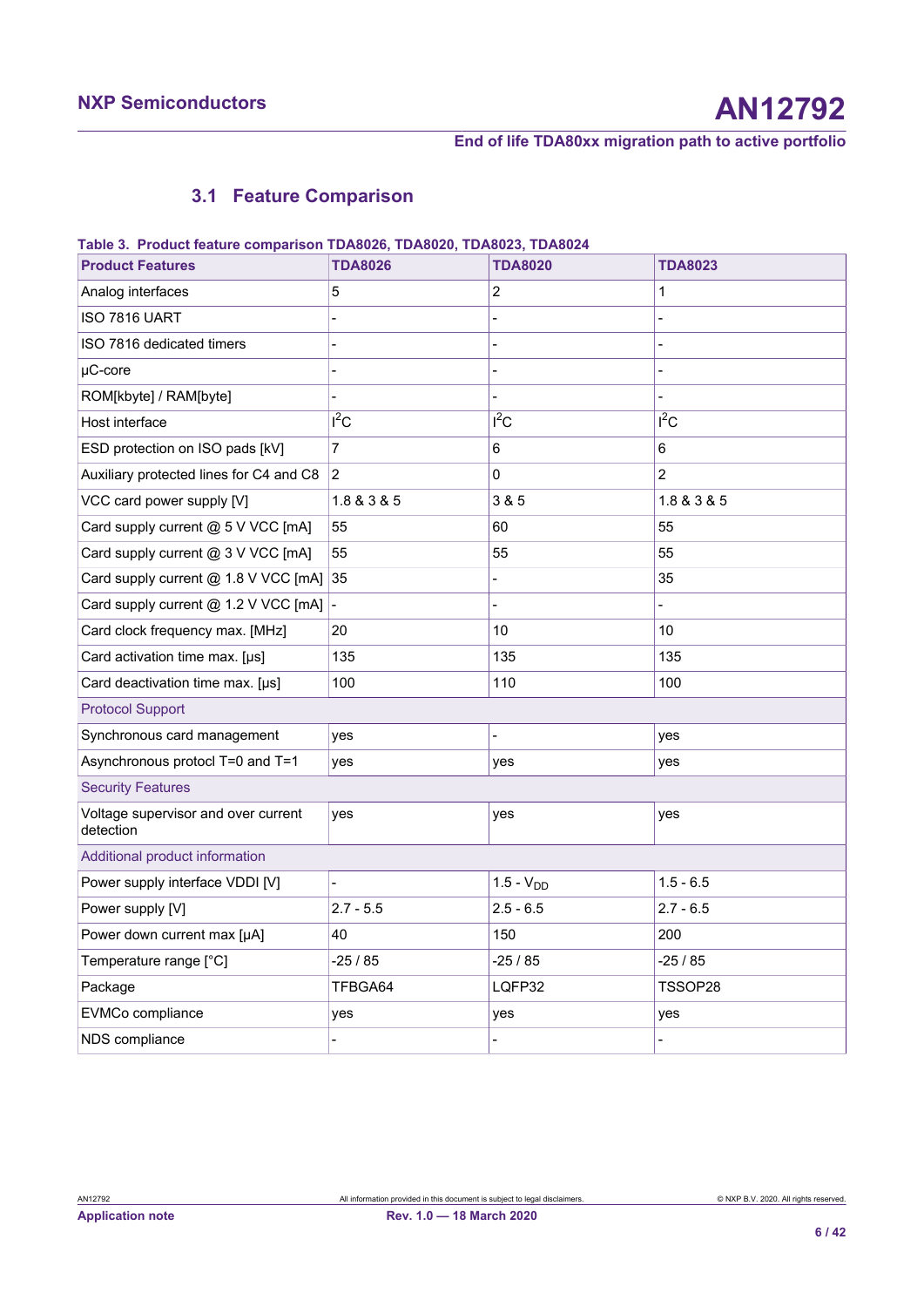# <span id="page-6-1"></span>**3.2 Differences TDA8020 - TDA8026**

## <span id="page-6-2"></span><span id="page-6-0"></span>**3.2.1 Summary**

**Table 4. TDA8020 - TDA8026 differences summary**

| <b>Item</b>                    | <b>TDA8020</b>                   | <b>TDA8026</b>                                   | <b>Comments</b>                                                                                                                    |
|--------------------------------|----------------------------------|--------------------------------------------------|------------------------------------------------------------------------------------------------------------------------------------|
| Package                        | LQFP32                           | TFBGA64                                          |                                                                                                                                    |
| Low-power modes                | power down<br>inactive mode      | shutdown mode<br>standby mode<br>clock-stop mode | TDA8026 has an exclusive<br>pin to enter shut-down mode<br>(SDWNN).                                                                |
| DC-to-DC converter             | Switched-capacitor               | Inductor-based switching                         |                                                                                                                                    |
| Card class support             | Classes A and B (5 V and 3<br>V) | Classes A, B, and C $(5 V, 3$<br>V, and 1.8 V)   |                                                                                                                                    |
| Supply voltage range           | 2.7 V to 6.5 V                   | 2.7 V to 5.5 V                                   |                                                                                                                                    |
| Card clock generation          | 10 MHz                           | 20 MHz                                           |                                                                                                                                    |
| Card clock divider             | 1, 2, 4 and $8$                  | 1, 2, 4 and $5$                                  |                                                                                                                                    |
| I2C Address selection pins     | 2                                | 1                                                | The TDA8020 has to I2C<br>Address pins which enables<br>to address 4 different<br>TDA8020. Such is not offered<br>for the TDA8026. |
| Presence pin                   | active High                      | active High or active Low                        | Configurable via pin SPRES.                                                                                                        |
| Synchronous card<br>management | No                               | Yes                                              |                                                                                                                                    |

### **3.2.2 Low-power modes**

<span id="page-6-3"></span>The TDA8020 only offers one power-down mode, which is similar to the Clock-stop mode of the TDA8026. The TDA8026 in addition as two more low-power modes to increase power saving.

# **3.2.2.1 Standby**

<span id="page-6-4"></span>The TDA8020 does not offer such an option. At the TDA8026 supply voltages are applied and the DC-to-DC converter is not running and card slots are not activated.

# **3.2.2.2 Clock-stop**

<span id="page-6-5"></span>This mode of the TDA8026 is similar to the 'Power down mode' of the TDA8020 when CLK = STOP LOW or CLK = STOP HIGH. This mode is triggered when a card is activated without any communication.

### **3.2.2.3 Shutdown**

<span id="page-6-6"></span>The shutdown mode is exclusive for the TDA8026 and is the very low power consumption mode, typically 25 µA. The TDA8026 enters this mode when the SDWNN pin (exclusive for the TDA8026) is driven LOW.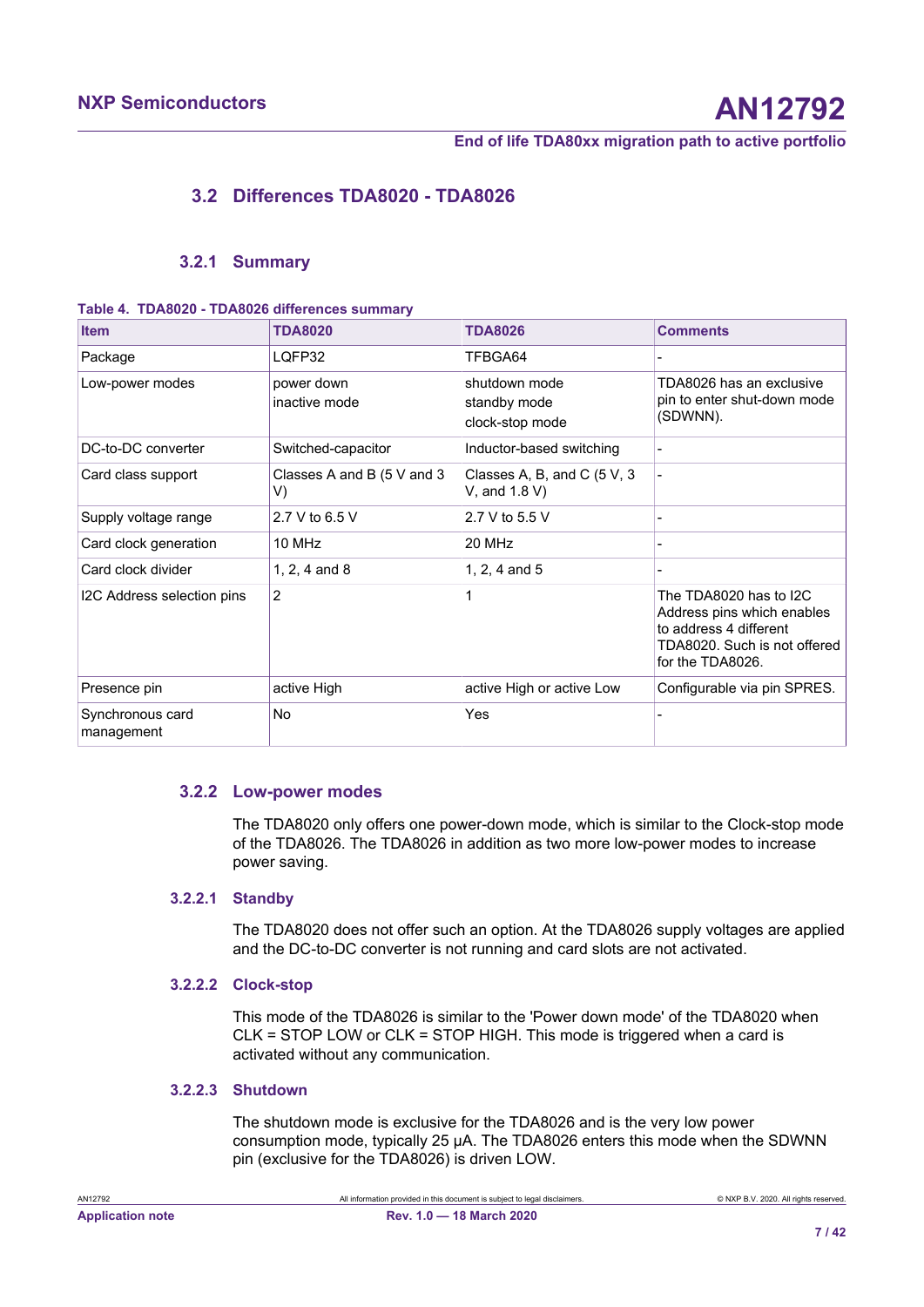<span id="page-7-0"></span>Only presence monitoring on card slot 1 remains enabled.

## **3.2.3 DC-to-DC converter**

The DC-DC converter is changed from switched-capacitor DC-to-DC on the TDA8020 to inductor-based switching DC-to-DC on the TDA8026. Due to that change, a dedicated inductance of 10 µH must be placed between VDD and LX. The capacitor between SAM and SAP as well as the pins are removed due to the changed DC-to-DC concept.

See [\[AN10724 3.2 Using the DC-DC converter](#page-36-1)] for detailed information.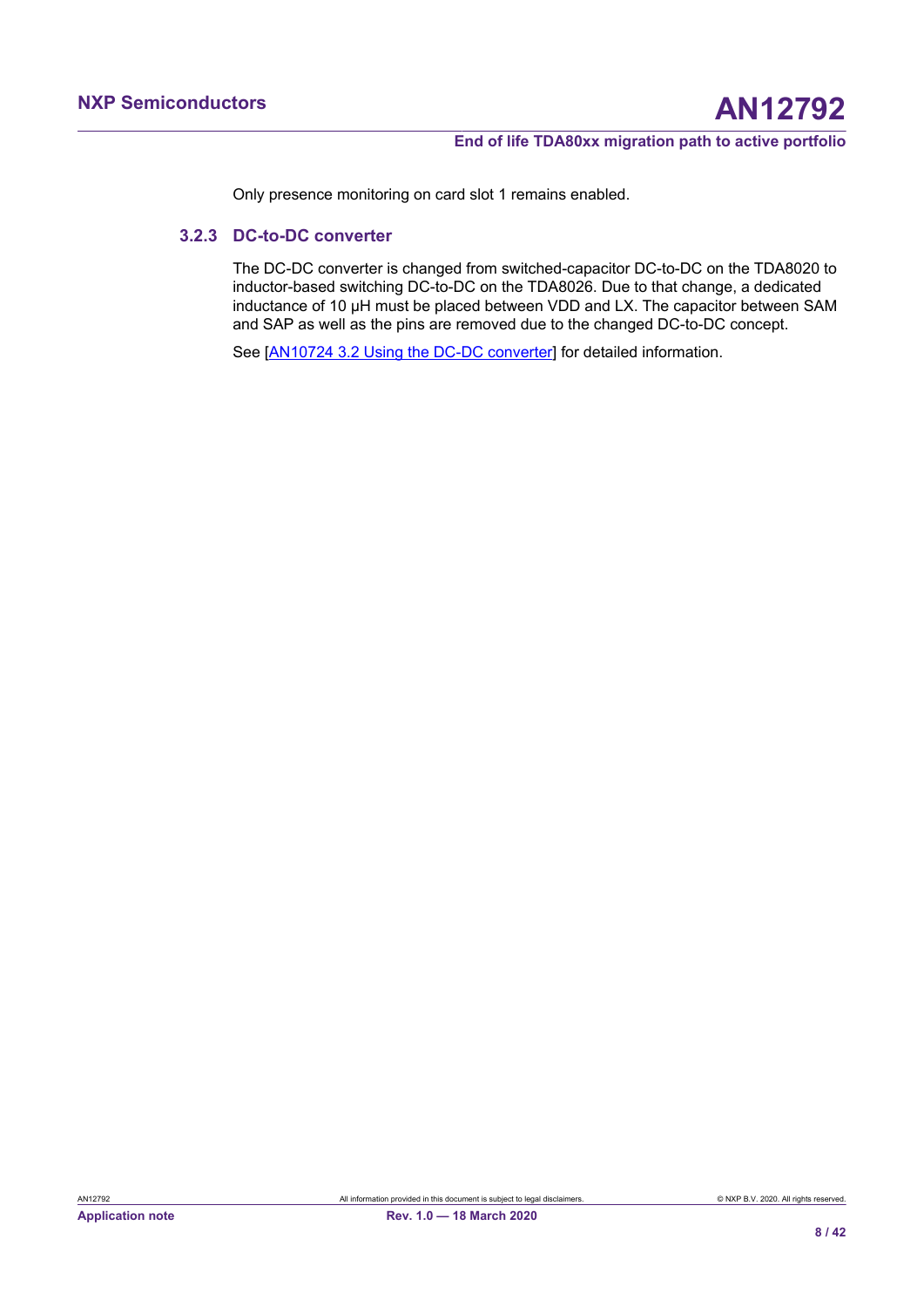# <span id="page-8-3"></span>**3.3 Differences TDA8023 - TDA8026**

### <span id="page-8-4"></span><span id="page-8-0"></span>**3.3.1 Summary**

#### **Table 5. TDA8023 - TDA8026 differences summary**

| <b>Item</b>        | <b>TDA8023</b>                                    | <b>TDA8026</b>                                   | <b>Comments</b>                                                         |
|--------------------|---------------------------------------------------|--------------------------------------------------|-------------------------------------------------------------------------|
| Package            | TSSOP28                                           | TFBGA64                                          |                                                                         |
| DC-to-DC converter | Capacitive or inductive                           | inductive                                        |                                                                         |
| Card Slots         |                                                   | 5 (2 independent)                                |                                                                         |
| Card clock up to   | 10 MHz                                            | 20 MHz                                           | Both dividable by 1, 2, 4 or 5<br>with synchronous frequency<br>changes |
| Low-power modes    | Shutdown mode<br>Inactive mode<br>Power-down mode | Shutdown mode<br>Standby mode<br>Clock-stop mode |                                                                         |

## <span id="page-8-5"></span>**3.3.2 Low-power modes**

### **3.3.2.1 Shutdown Mode**

<span id="page-8-6"></span>The shutdown modes of both devices, the TDA8023 and TDA8026, are comparable the same. The TDA8026 has a slightly higher power consumption while being in shutdown mode.

#### <span id="page-8-1"></span>Table 6. Max current on I<sub>DD</sub> in shutdown mode

| <b>Item</b> | <b>TDA8023</b> | <b>TDA8026</b> |
|-------------|----------------|----------------|
| <b>IDD</b>  | 10 uA          | $40 \mu$ A     |

#### **3.3.2.2 Inactive Mode**

<span id="page-8-7"></span>The inactive mode of the TDA8023 is comparable to the standby mode of the TDA8026. The power consumption of the TDA8026 is slightly higher.

<span id="page-8-2"></span>Table 7. Maximum current on I<sub>DD</sub> in inactive mode.

| <b>Item</b>            | <b>TDA8023</b> | <b>TDA8026</b> |
|------------------------|----------------|----------------|
| Power consumption max. | 200 uA         | 450 uA         |

### **3.3.2.3 Power-down mode**

<span id="page-8-8"></span>At both devices in power-down, or clock-stop, mode clocks on card slots are stopped. At the TDA8026, supporting several card slots, at maximum two slots can be active at the same time, the rest is in clock-stop mode.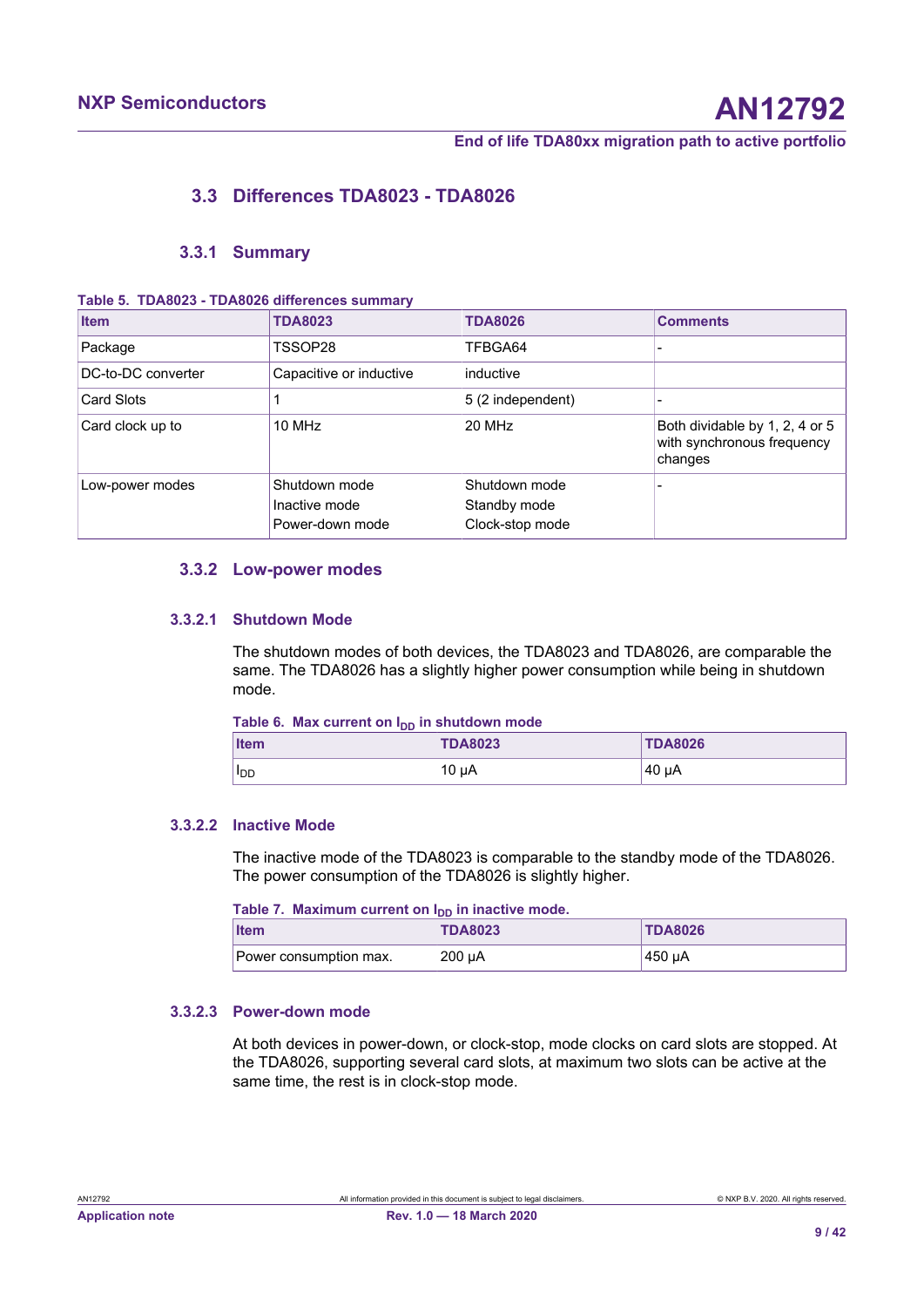## **3.3.3 DC-to-DC converter**

<span id="page-9-6"></span>The TDA8023 supporting inductive and capacitive DC-to-DC converter while the TDA8026 only supports an inductive DC-to-DC converter.

<span id="page-9-3"></span><span id="page-9-0"></span>Coming from an **inductive** DC-to-DC converter setup the inductor has to be changed from 6.8 µH to 10 µH.



<span id="page-9-2"></span>

<span id="page-9-5"></span><span id="page-9-1"></span>Coming from a **capacitive** DC-to-DC converter setup a 10 µH inductor has to be placed between pin  $V_{DD}$  and pin LX. The capacitors on SBP to SBM and SAM to SAP are removed as well as the pins.



<span id="page-9-4"></span>

See [\[AN10724 3.2 Using the DC-DC converter](#page-36-1)] for detailed information.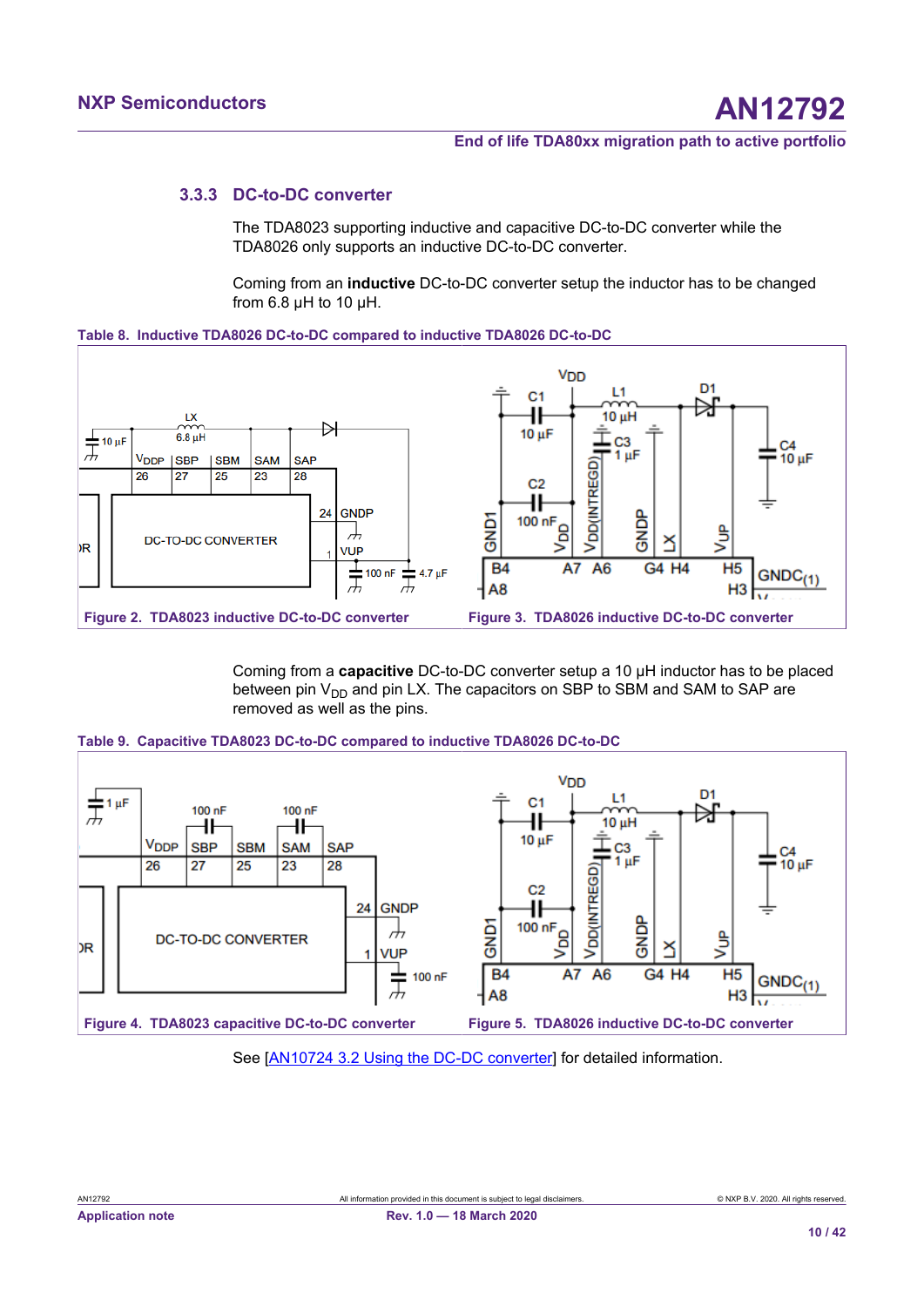

# <span id="page-10-1"></span><span id="page-10-0"></span>**3.4 Application Information**

# **3.5 Product Support Package**

<span id="page-10-2"></span>Website: [https://www.nxp.com/products/security-and-authentication/contact-readers/](https://www.nxp.com/products/security-and-authentication/contact-readers/multiple-smart-card-slot-interface:TDA8026ET) [multiple-smart-card-slot-interface:TDA8026ET](https://www.nxp.com/products/security-and-authentication/contact-readers/multiple-smart-card-slot-interface:TDA8026ET)

Product data sheet: [\[PS\\_TDA8026](#page-36-0)]

User Manual: [[UM10319](#page-36-2)]

**•** This user manual describes how to use the Cake8026\_02\_D, a demo board used to evaluate the TDA8026 device, a 5 slots smart cardreader.

User Manual: [[UM10349](#page-36-3)]

**•** This document describes the way to use the Cake80xx\_MBA motherboard: power supply, protocols, plug of the daughter boards, firmware.

Application Note: [\[AN10724\]](#page-36-1)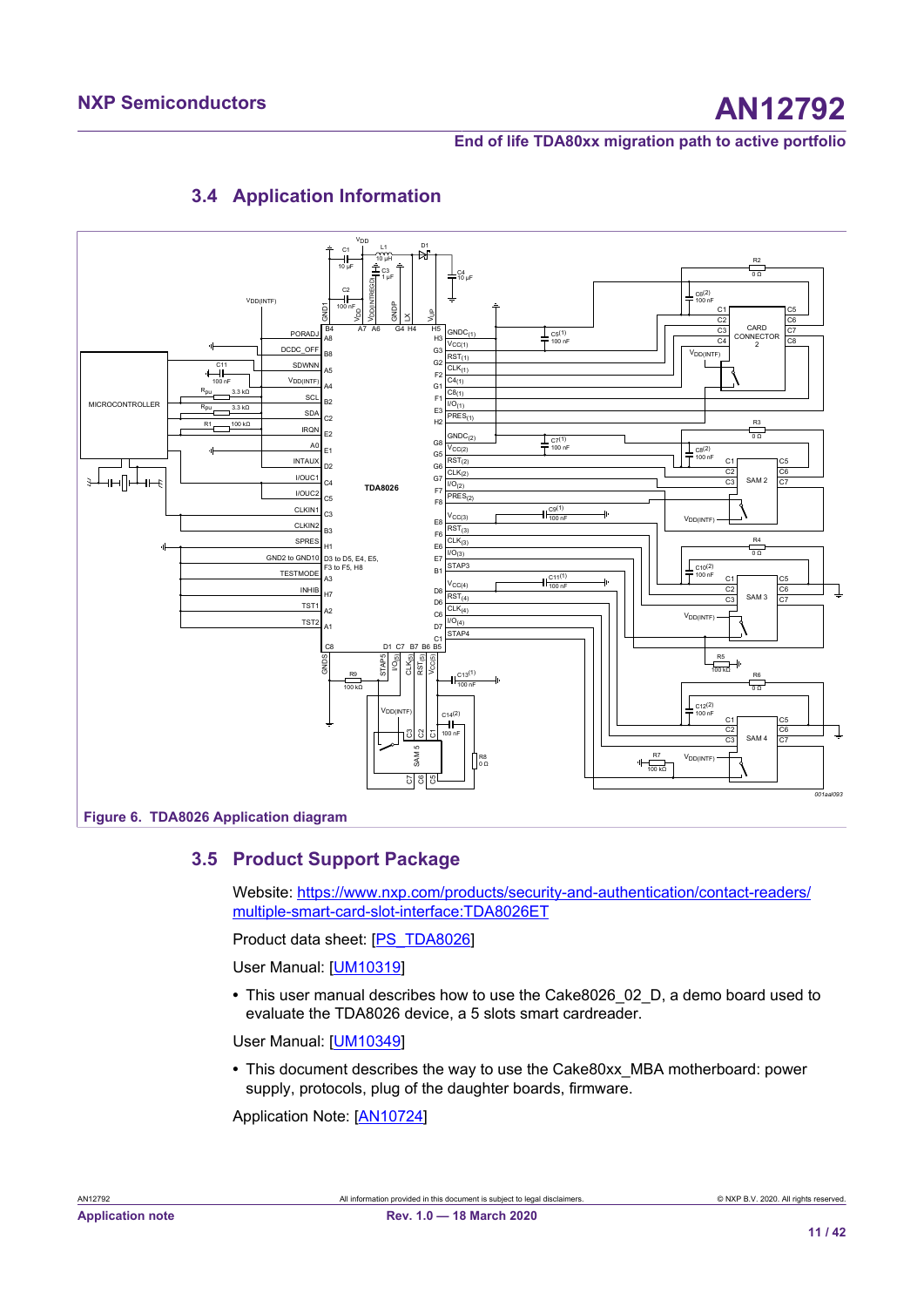**•** This application note describes the smart card interface integrated circuit TDA8026ET. This document helps to design the TDA8026 in an application. The general characteristics are presented and different application examples are described.

Application Note: [\[AN11079\]](#page-36-4)

**•** This product gives a summary of all available product support packages for the contact reader ICs, the TDA family.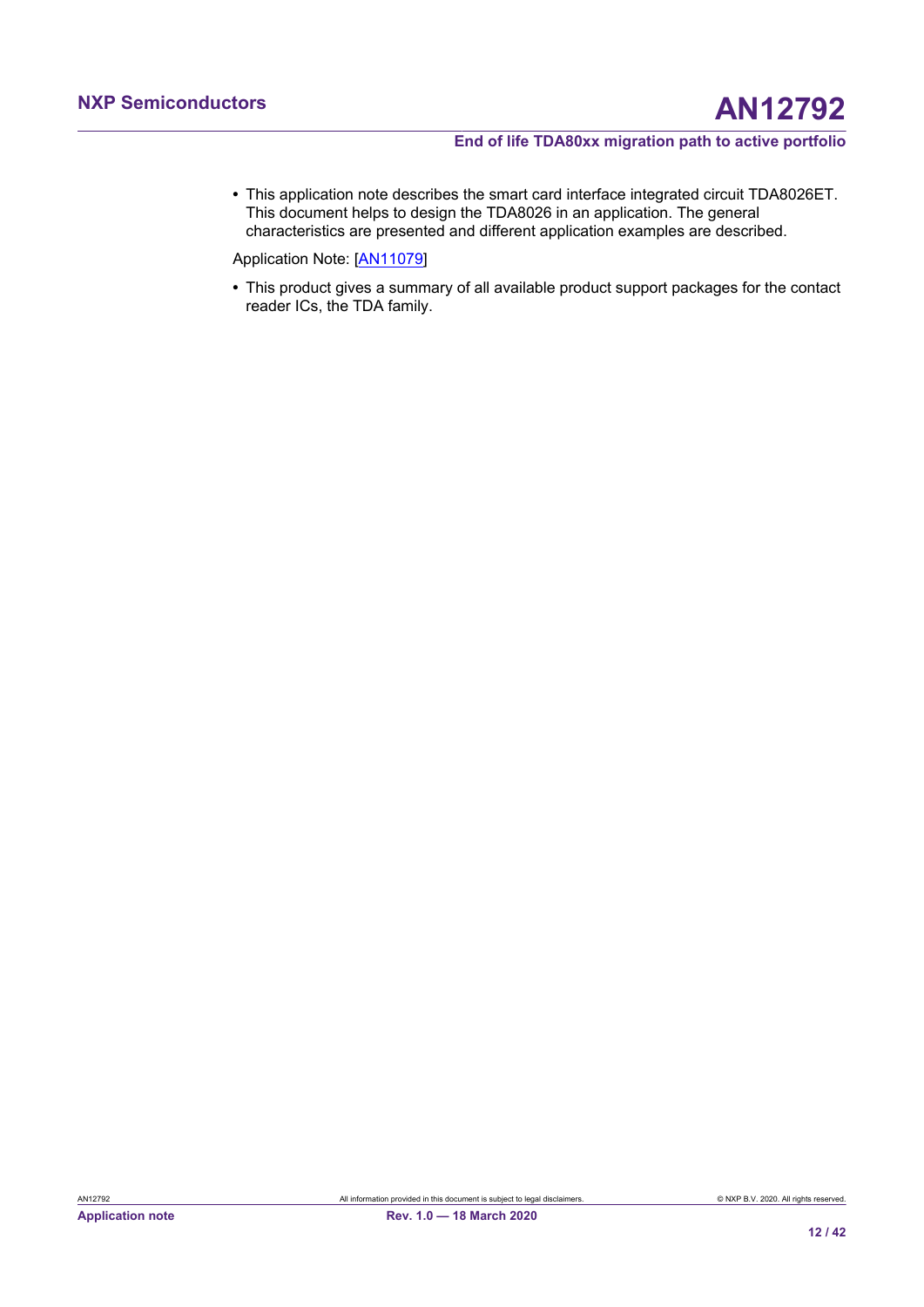# <span id="page-12-3"></span><span id="page-12-0"></span>**4 TDA8034**

The TDA8034HN is a cost-effective analog interface for asynchronous and synchronous smart cards operating at 5 V, 3 V, and 1.8 V. Using few external components, the TDA8034HN provides all supply, protection, and control functions between a smart card and the microcontroller.



<span id="page-12-2"></span>See product data sheet for more information: [\[DS-TDA8034\]](#page-36-5)

# <span id="page-12-4"></span><span id="page-12-1"></span>**4.1 Feature Comparison**

#### **Table 10. Product feature comparison TDA8034, TDA8023, TDA8024**

| <b>Product Features</b> | <b>TDA8034</b> | <b>TDA8023</b> | <b>TDA8024</b> |
|-------------------------|----------------|----------------|----------------|
| Analog interfaces       |                |                |                |
| <b>ISO 7816 UART</b>    |                |                |                |

AN12792 All information provided in this document is subject to legal disclaimers. © NXP B.V. 2020. All rights reserved.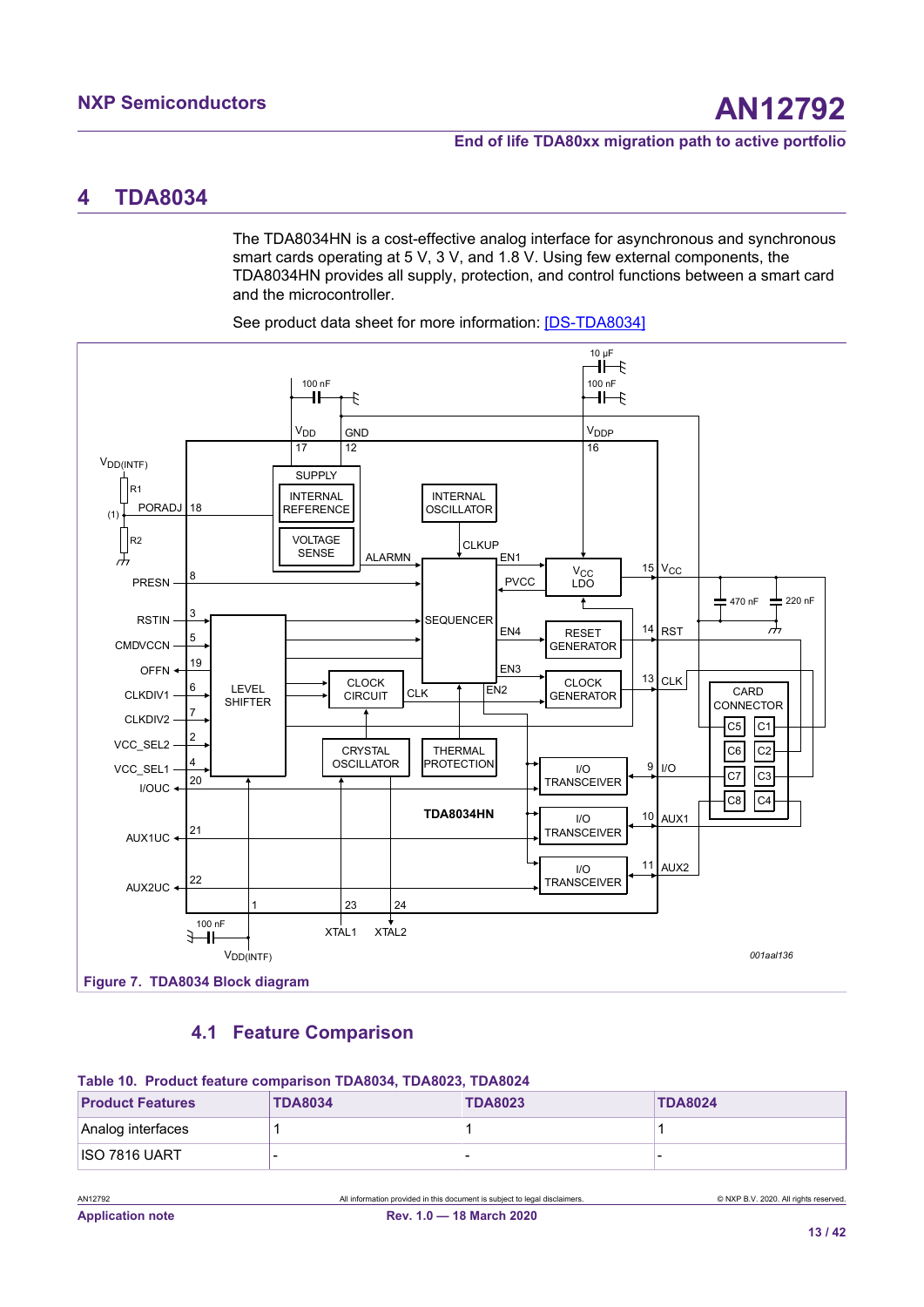# **NXP Semiconductors AN12792**

# **End of life TDA80xx migration path to active portfolio**

| <b>Product Features</b>                                | <b>TDA8034</b>              | <b>TDA8023</b> | <b>TDA8024</b>           |
|--------------------------------------------------------|-----------------------------|----------------|--------------------------|
| ISO 7816 dedicated timers                              | $\overline{\phantom{a}}$    |                |                          |
| $\mu$ C-core                                           |                             |                |                          |
| ROM[kbyte] / RAM[byte]                                 |                             |                |                          |
| Host interface                                         | I/O lines                   | $I^2C$         | I/O lines                |
| ESD protection on ISO pads<br>[kV]                     | 8                           | 6              | 6                        |
| Auxiliary protected lines for<br>C4 and C8             | $\overline{c}$              | $\overline{c}$ | $\overline{c}$           |
| VCC card power supply [V]                              | 1.8 & 3 & 5                 | 1.8 & 3 & 5    | 3 & 5                    |
| Card supply current @ 5 V<br>VCC [mA]                  | 65                          | 55             | 80                       |
| Card supply current @ 3 V<br>VCC [mA]                  | 65                          | 55             | 65                       |
| Card supply current @ 1.8 V<br>VCC [mA]                | 65                          | 35             |                          |
| Card clock frequency max.<br>[MHz]                     | 20                          | 10             | 26                       |
| Card activation time max.<br>$[\mu s]$                 | 4160                        | 135            | 220                      |
| Card deactivation time max.<br>$\lfloor \mu s \rfloor$ | 250                         | 100            | 100                      |
| <b>Protocol Support</b>                                |                             |                |                          |
| Synchronous card<br>management                         | yes                         | yes            |                          |
| Asynchronous protocl T=0<br>and $T=1$                  | yes                         | yes            | yes                      |
| <b>Security Features</b>                               |                             |                |                          |
| Voltage supervisor and over<br>current detection       | yes                         | yes            | yes                      |
| Current protection on VCC, I/ yes<br>O, RST, CLK       |                             | yes            | yes                      |
| Additional product information                         |                             |                |                          |
| Power supply interface VDDI<br>[V]                     | $1.6 - 3.6$                 | $1.5 - 6.5$    |                          |
| Power supply [V]                                       | $3 - 5.5$                   | $2.7 - 6.5$    | $2.7 - 6.5$              |
| Power down current max [µA]                            | 12                          | $\overline{2}$ | $\overline{\phantom{a}}$ |
| Temperature range [°C]                                 | $-25/85$                    | $-25/85$       | $-25/85$                 |
| Package                                                | HVQFN24 & SO16 &<br>TSSOP16 | TSSOP28        | SO28 & TSSOP28           |
| EVMCo compliance                                       | yes                         | yes            |                          |
| NDS compliance                                         | yes                         |                | yes                      |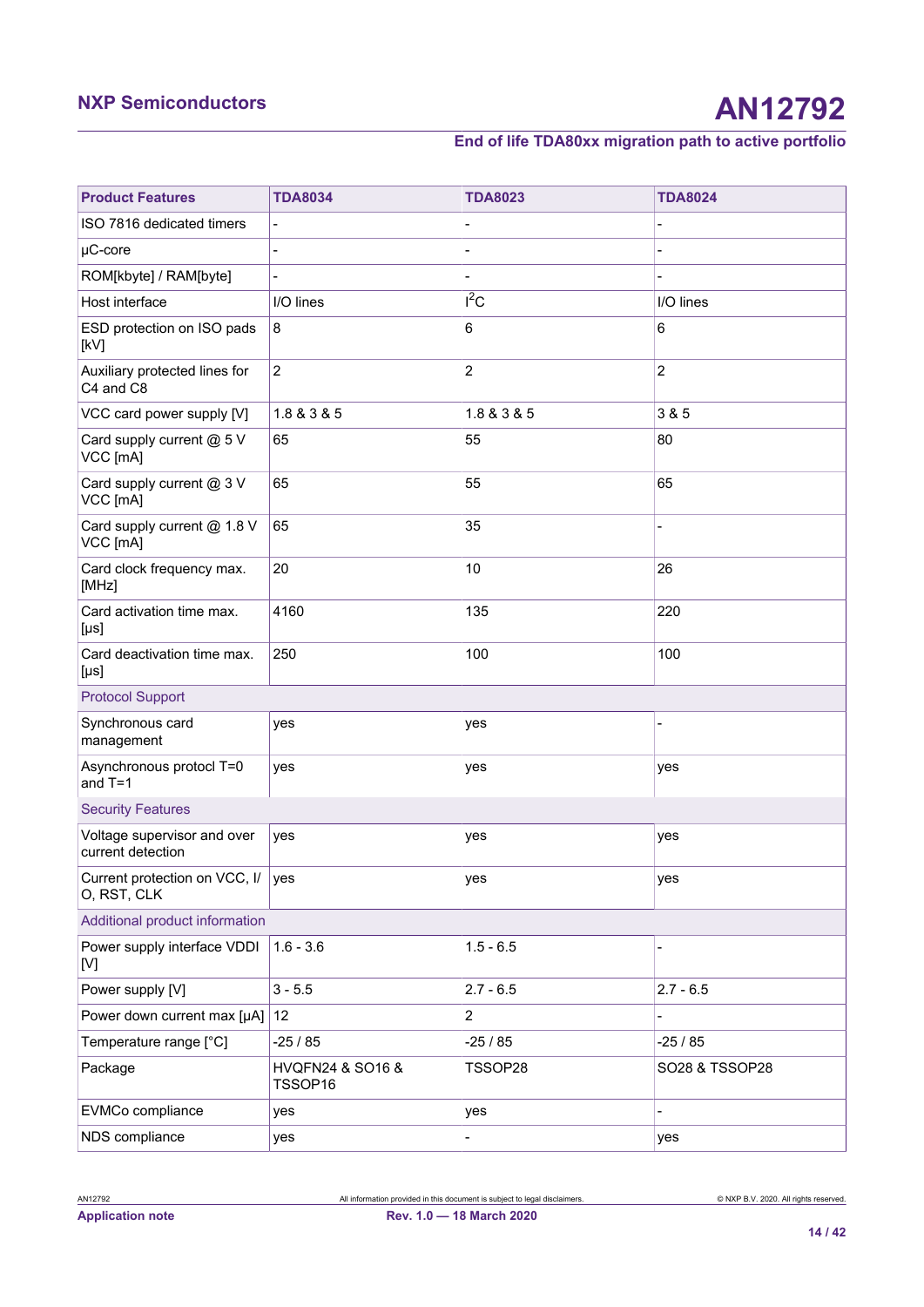# <span id="page-14-4"></span>**4.2 Differences TDA8023 - TDA8034**

### <span id="page-14-5"></span><span id="page-14-0"></span>**4.2.1 Summary**

#### **Table 11. TDA8023 - TDA8034 differences summary**

| <b>Item</b>                 | <b>TDA8023</b>                                        | <b>TDA8034</b>                        | <b>Comments</b>                                                                              |
|-----------------------------|-------------------------------------------------------|---------------------------------------|----------------------------------------------------------------------------------------------|
| Package                     | TSSOP28                                               | HVQFN32                               |                                                                                              |
| Supply voltage min.         | 2.7V                                                  | 3V                                    | For class A cards (5 V),<br>the supply voltage at the<br>TDA8034 must be at least<br>4.85 V. |
| DC-to-DC converter          | Capacitive or inductive<br>follower, doubler, tripler | Low Drop-Off voltage<br>regulator     |                                                                                              |
| Clock input max.            | 20 MHz                                                | 26 MHz                                | ۰                                                                                            |
| <b>ESD</b> protection       | 6 kV                                                  | 8 kV                                  |                                                                                              |
| Card clock generation       | up to 10 MHz<br>Divider: 1, 2, 4 or 5                 | up to 20 MHz<br>Divider: 1, 2, 4 or 8 |                                                                                              |
| I2C configuration interface | Yes                                                   | No                                    | The TDA8034 is not<br>configurable by any interface.                                         |
| Low-power modes             | Shutdown mode<br>Inactive mode<br>Power-down mode     | Shutdown mode<br>Deep shutdown mode   |                                                                                              |

## **4.2.2 Low-power modes**

<span id="page-14-6"></span>The shutdown mode of the TDA8023 is comparable the same as the shutdown mode of the TDA8034. Also the inactive mode of the TDA8023, with a slightly higher power consumption, is comparable to the deep shutdown mode of the TDA8034.

# **4.2.3 PRES**

<span id="page-14-7"></span><span id="page-14-3"></span><span id="page-14-1"></span>The presence pin connection of TDA8034 designs must be switched. Depending on the smart card connector type: normally open or normally closed. The difference coming from a TDA8023 and going to a TDA8034 is displayed below.



<span id="page-14-2"></span>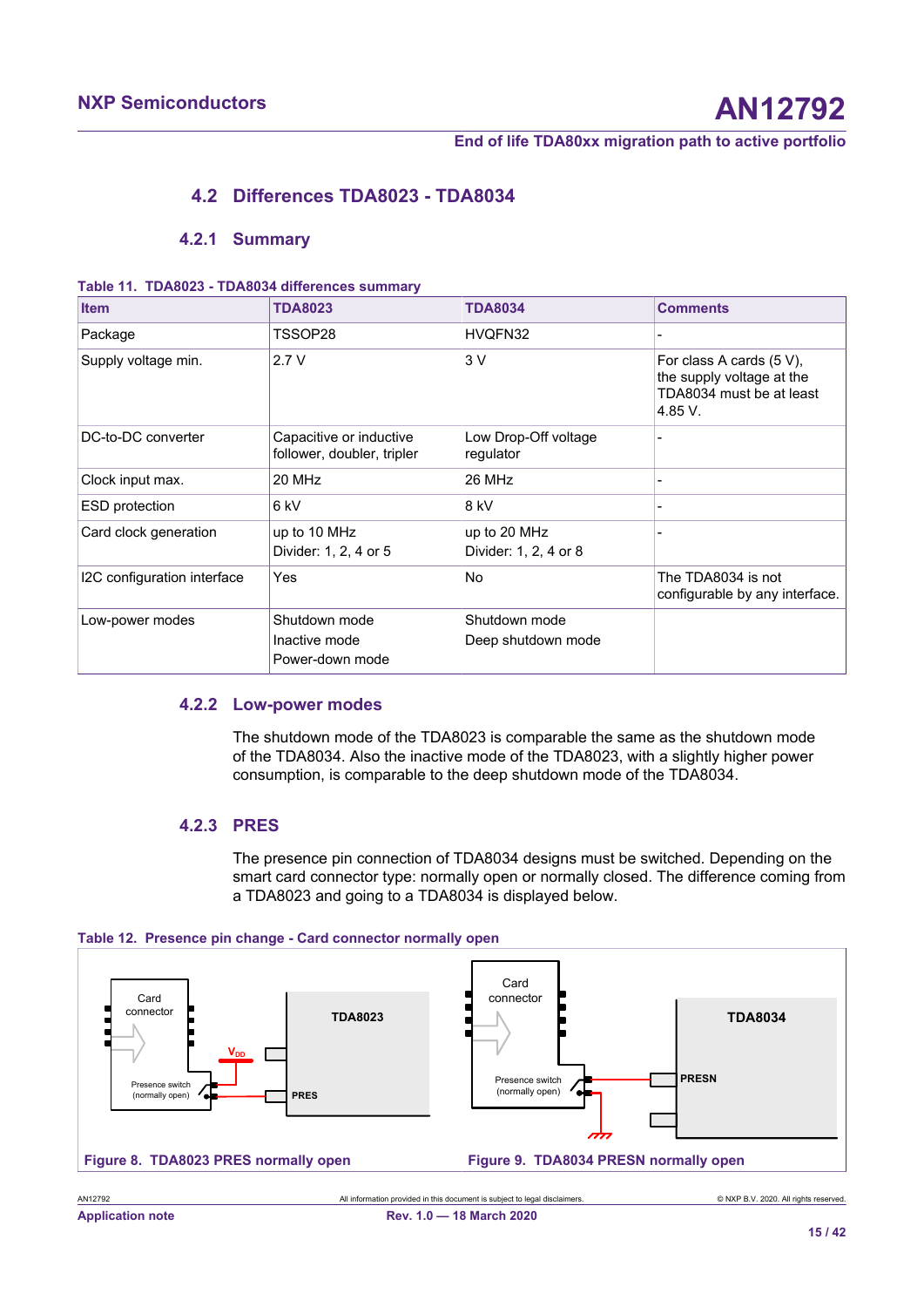<span id="page-15-2"></span><span id="page-15-0"></span>



# **4.2.4 DC-to-DC to LDO**

<span id="page-15-6"></span><span id="page-15-5"></span><span id="page-15-3"></span><span id="page-15-1"></span>The TDA8023 card power supply is either a capacitive or inductive DC-to-DC converter. The TDA8034 has an LDO for the card supply. Two capacitors, 10 µF and 100 nF, must be placed close to the LDO of the TDA8034. All other components for the supply of  $V_{\text{DDP}}$ have to be removed.



<span id="page-15-4"></span>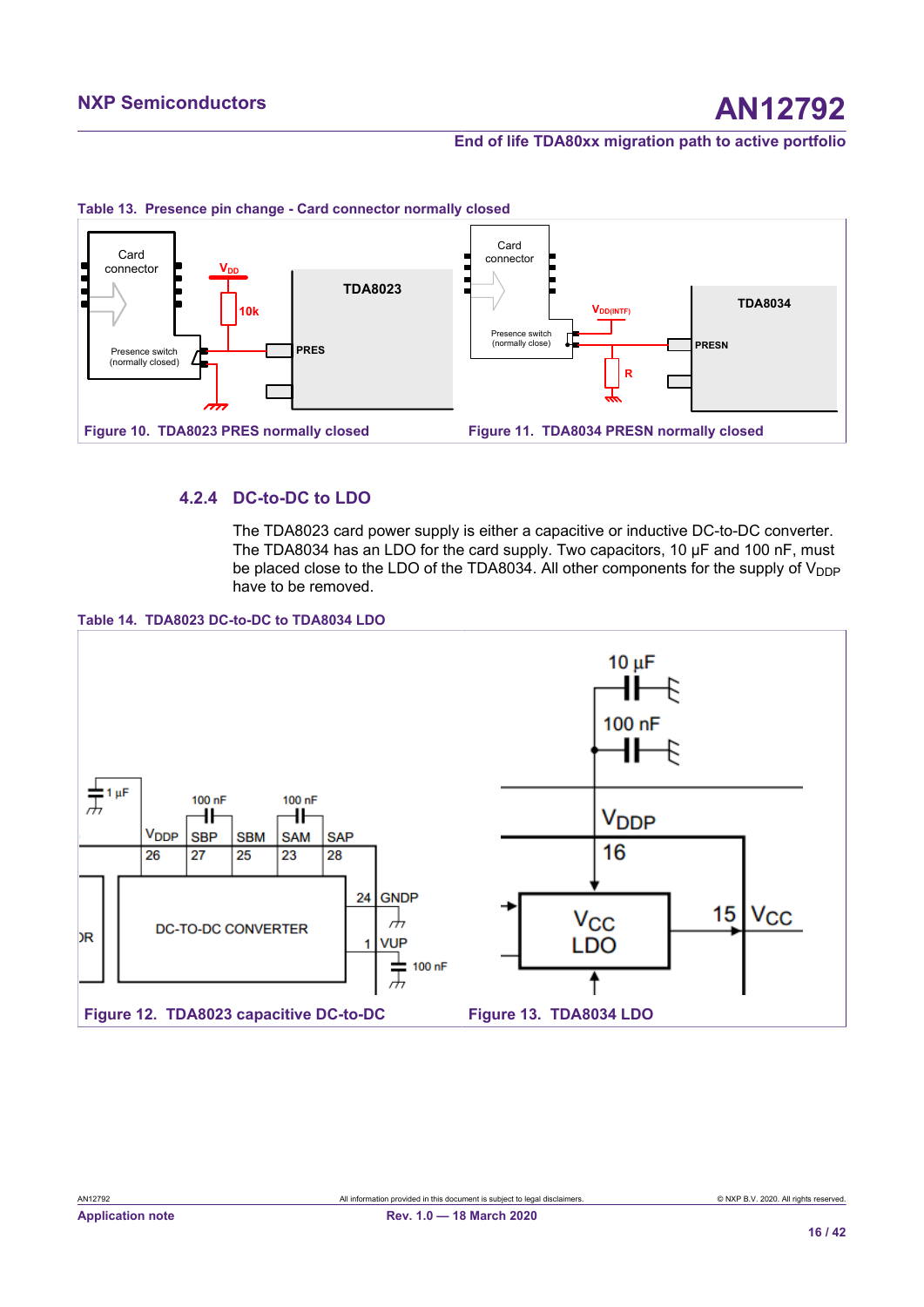

# <span id="page-16-1"></span><span id="page-16-0"></span>**4.3 Application Information**

**4.4 Product Support Package**

<span id="page-16-2"></span>Website: [https://www.nxp.com/products/security-and-authentication/contact-readers/low](https://www.nxp.com/products/security-and-authentication/contact-readers/low-power-smart-card-interface:TDA8034)[power-smart-card-interface:TDA8034](https://www.nxp.com/products/security-and-authentication/contact-readers/low-power-smart-card-interface:TDA8034)

Product Data Sheet: [[TDA8034HN](#page-36-5)]

Application Note: [\[AN10792\]](#page-36-6)

**•** This application note describes the smart card interface integrated circuit TDA8034HN. This document helps to design the TDA8034HN in an application. The general characteristics are presented and different application examples are described.

Application Note: [\[AN11079\]](#page-36-4)

**•** This product gives a summary of all available product support packages for the contact reader ICs, the TDA family.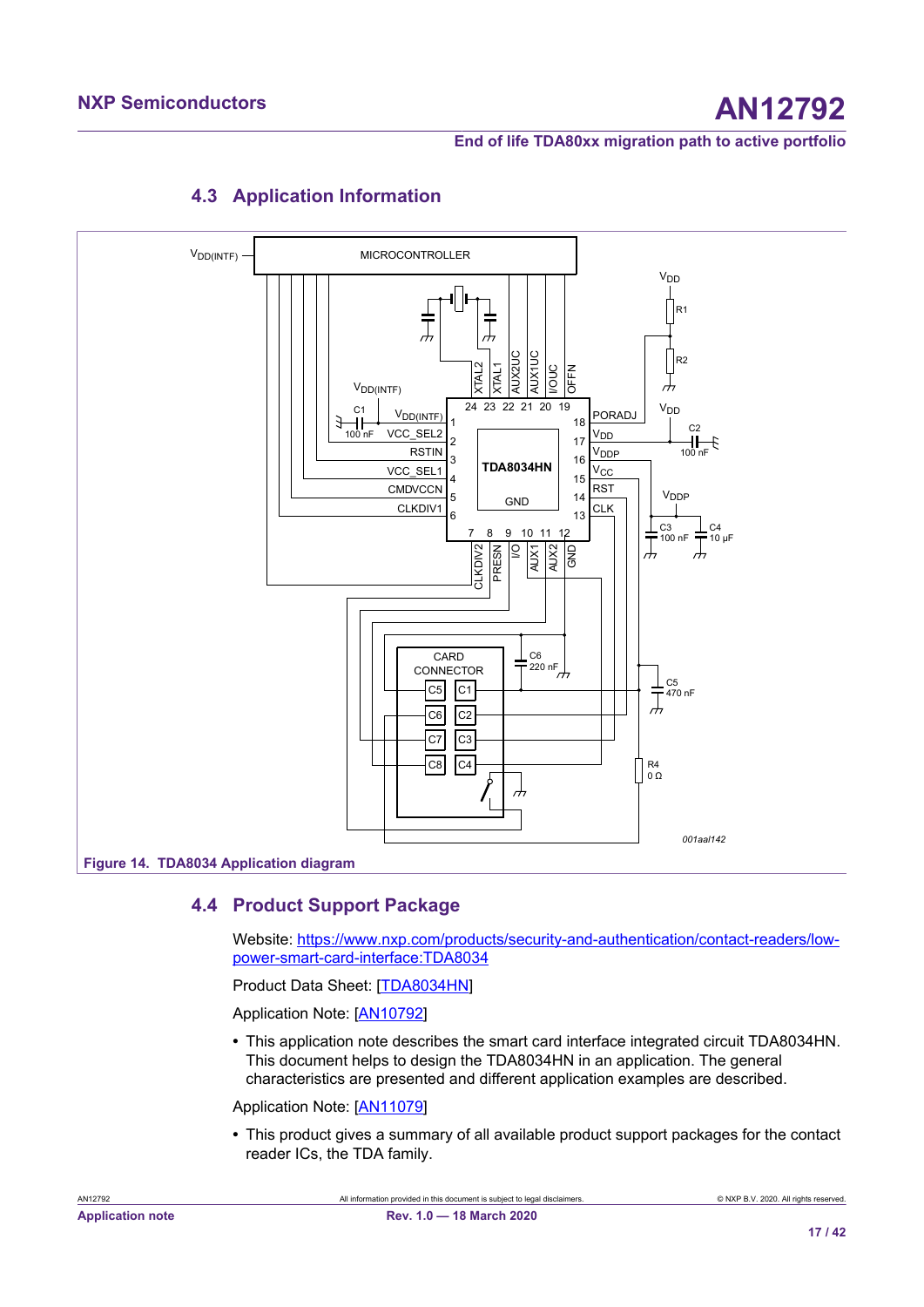Application Note: [\[AN10807\]](#page-36-7)

**•** This application note describes the smart card interface integrated circuit TDA8034T/ AT/BT. This document helps to design the TDA8034T, TDA8034AT, or TDA8034BT in an application. The general characteristics are presented and different application examples are described.

Application Note: [\[AN10794\]](#page-36-8)

**•** The application note describes the Cake8034\_01\_D Cake8034\_02\_D demo boards for TDA8034: schematics, layout, and use of this board.

User Manual: [[UM10349](#page-36-3)]

**•** This document describes the way to use the Cake80xx\_MBA mother board: power supply, protocols, plug of the daughter boards, firmware.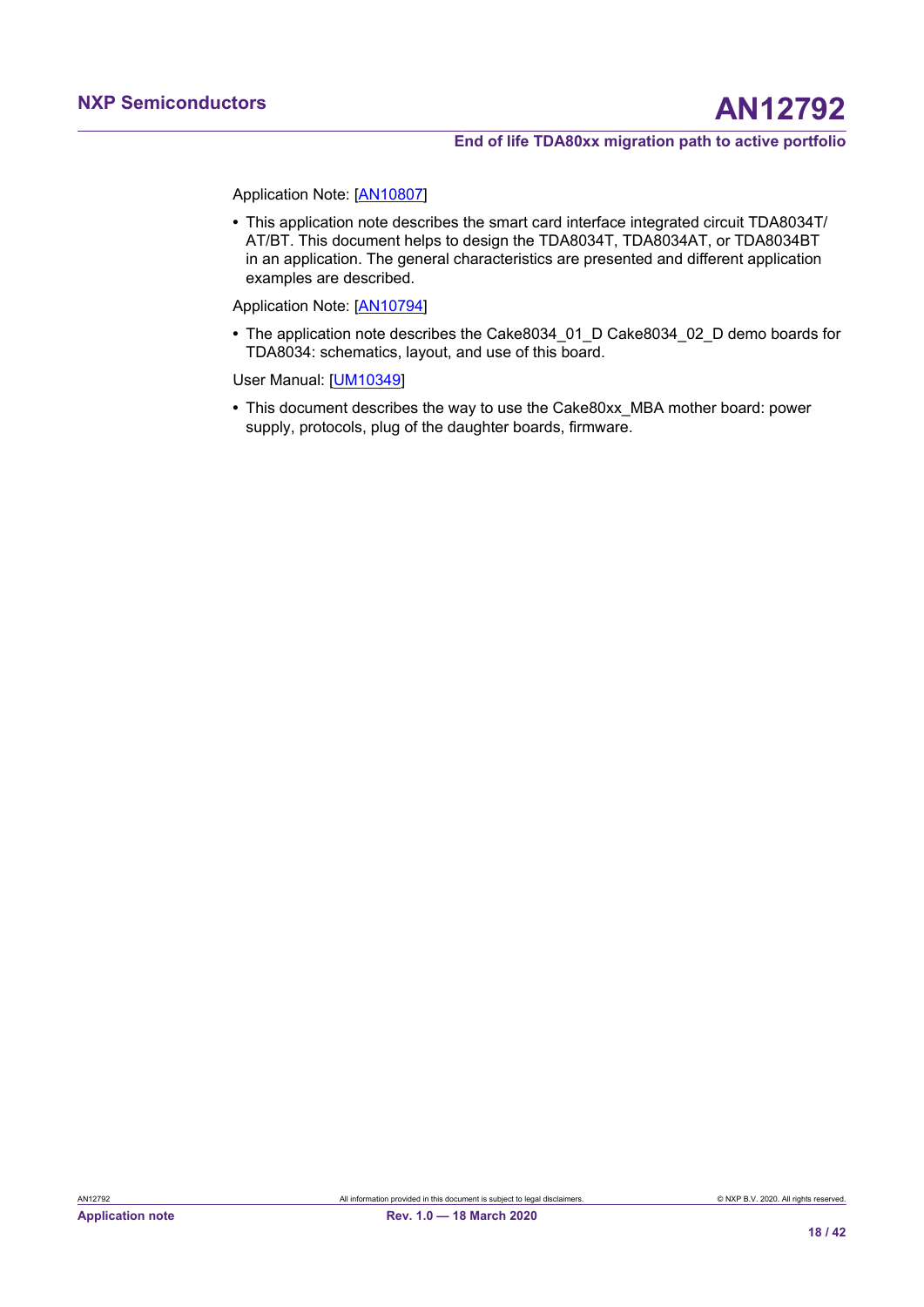# <span id="page-18-3"></span><span id="page-18-0"></span>**5 TDA8035**

The TDA8035 is the cost efficient successor of the established integrated contact smart card reader IC TDA8024. It offers a high level of security for the card by performing current limitation, short-circuit detection, ESD protection as well as supply supervision.

The current consumption during the standby mode of the contact reader is very low as it operates in the 3 V supply domain. The TDA8035 is therefore the ideal component for a power efficient contact reader.



<span id="page-18-2"></span>See product data sheet for more information: [\[DS-TDA8035\]](#page-36-9)

# <span id="page-18-4"></span><span id="page-18-1"></span>**5.1 Feature Comparison**

| Table 15. Product feature comparison TDA8035, TDA8023, TDA8024 |                |                |                |
|----------------------------------------------------------------|----------------|----------------|----------------|
| <b>Product Features</b>                                        | <b>TDA8035</b> | <b>TDA8023</b> | <b>TDA8024</b> |
| Analog interfaces                                              |                |                |                |
| ISO 7816 UART                                                  |                |                |                |
| ISO 7816 dedicated timers                                      |                |                |                |
| $\mu$ C-core                                                   |                |                |                |
| ROM[kbyte] / RAM[byte]                                         |                |                |                |

**Table 15. Product feature comparison TDA8035, TDA8023, TDA8024**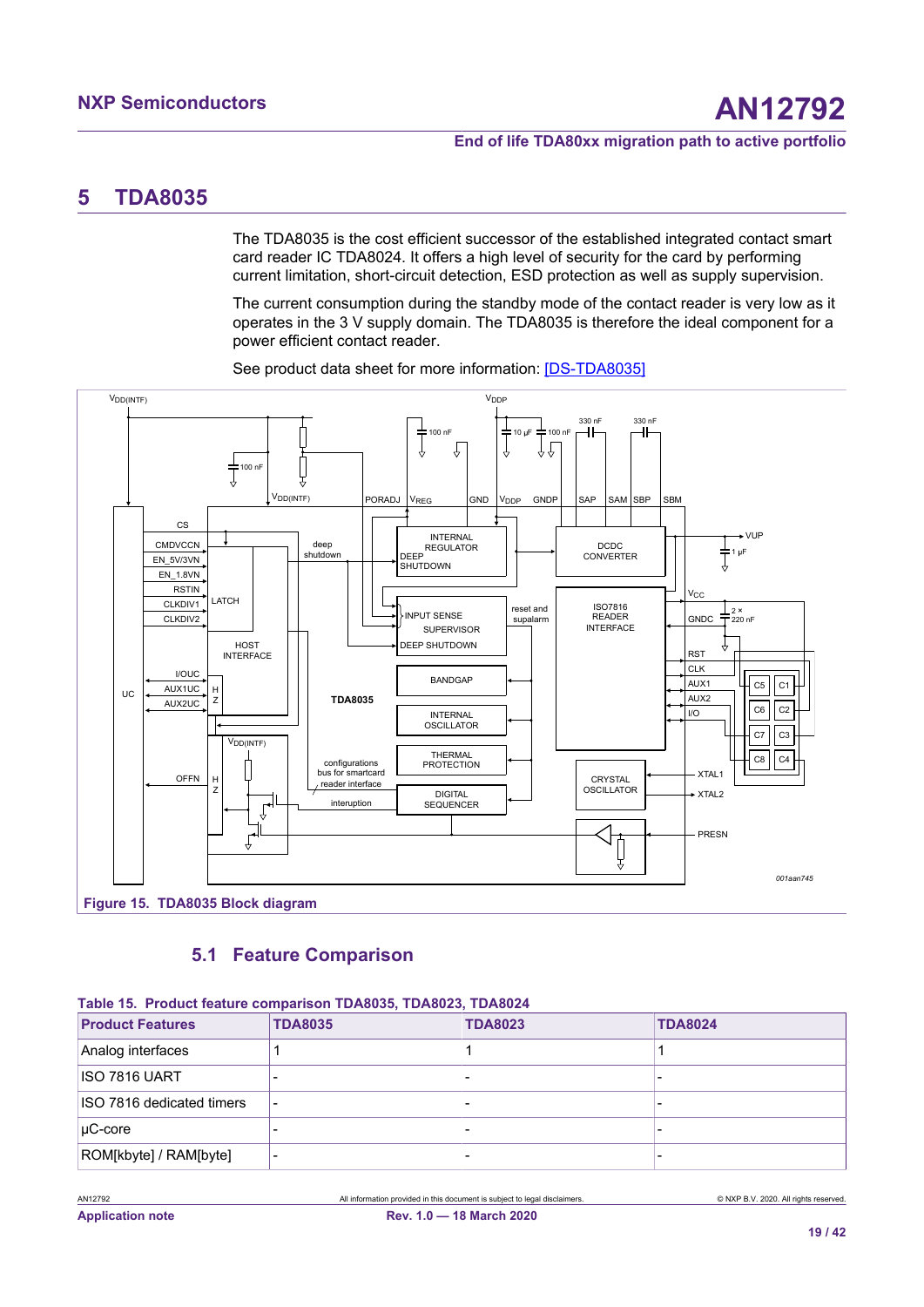# **NXP Semiconductors AN12792**

# **End of life TDA80xx migration path to active portfolio**

| <b>Product Features</b>                          | <b>TDA8035</b>           | <b>TDA8023</b> | <b>TDA8024</b> |
|--------------------------------------------------|--------------------------|----------------|----------------|
| Host interface                                   | I/O lines                | $I^2C$         | I/O lines      |
| ESD protection on ISO pads<br>[kV]               | 8                        | 6              | 6              |
| Auxiliary protected lines for<br>C4 and C8       | $\overline{c}$           | $\overline{c}$ | $\overline{c}$ |
| VCC card power supply [V]                        | 1.8 & 3 & 5              | 1.8 & 3 & 5    | 3 & 5          |
| Card supply current @ 5 V<br>VCC [mA]            | 65                       | 55             | 80             |
| Card supply current @ 3 V<br>VCC [mA]            | 65                       | 55             | 65             |
| Card supply current @ 1.8 V<br>VCC [mA]          | 35                       | 35             |                |
| Card supply current @ 1.2 V<br>VCC [mA]          | $\overline{\phantom{a}}$ |                |                |
| Card clock frequency max.<br>[MHz]               | 20                       | 10             | 26             |
| Card activation time max.<br>$[\mu s]$           | 3400                     | 135            | 220            |
| Card deactivation time max.<br>$[\mu s]$         | 250                      | 110            | 100            |
| <b>Protocol Support</b>                          |                          |                |                |
| Synchronous card<br>management                   | yes                      | yes            |                |
| Asynchronous protocl T=0<br>and $T=1$            | yes                      | yes            | yes            |
| <b>Security Features</b>                         |                          |                |                |
| Voltage supervisor and over<br>current detection | yes                      | yes            | yes            |
| Current protection on VCC, I/<br>O, RST, CLK     | yes                      | yes            | yes            |
| Additional product information                   |                          |                |                |
| Power supply interface VDDI<br>[V]               | $1.6 - 3.6$              | $1.5 - 6.5$    |                |
| Power supply [V]                                 | $2.7 - 5.5$              | $2.7 - 6.5$    | $2.7 - 6.5$    |
| Power down current max [ $\mu$ A] 3              |                          | $\overline{a}$ |                |
| Temperature range [°C]                           | $-25/85$                 | $-25/85$       | $-25/85$       |
| Package                                          | HVQFN32                  | TSSOP28        | SO28 & TSSOP28 |
| EVMCo compliance                                 | yes                      | yes            |                |
| NDS compliance                                   | yes                      |                | yes            |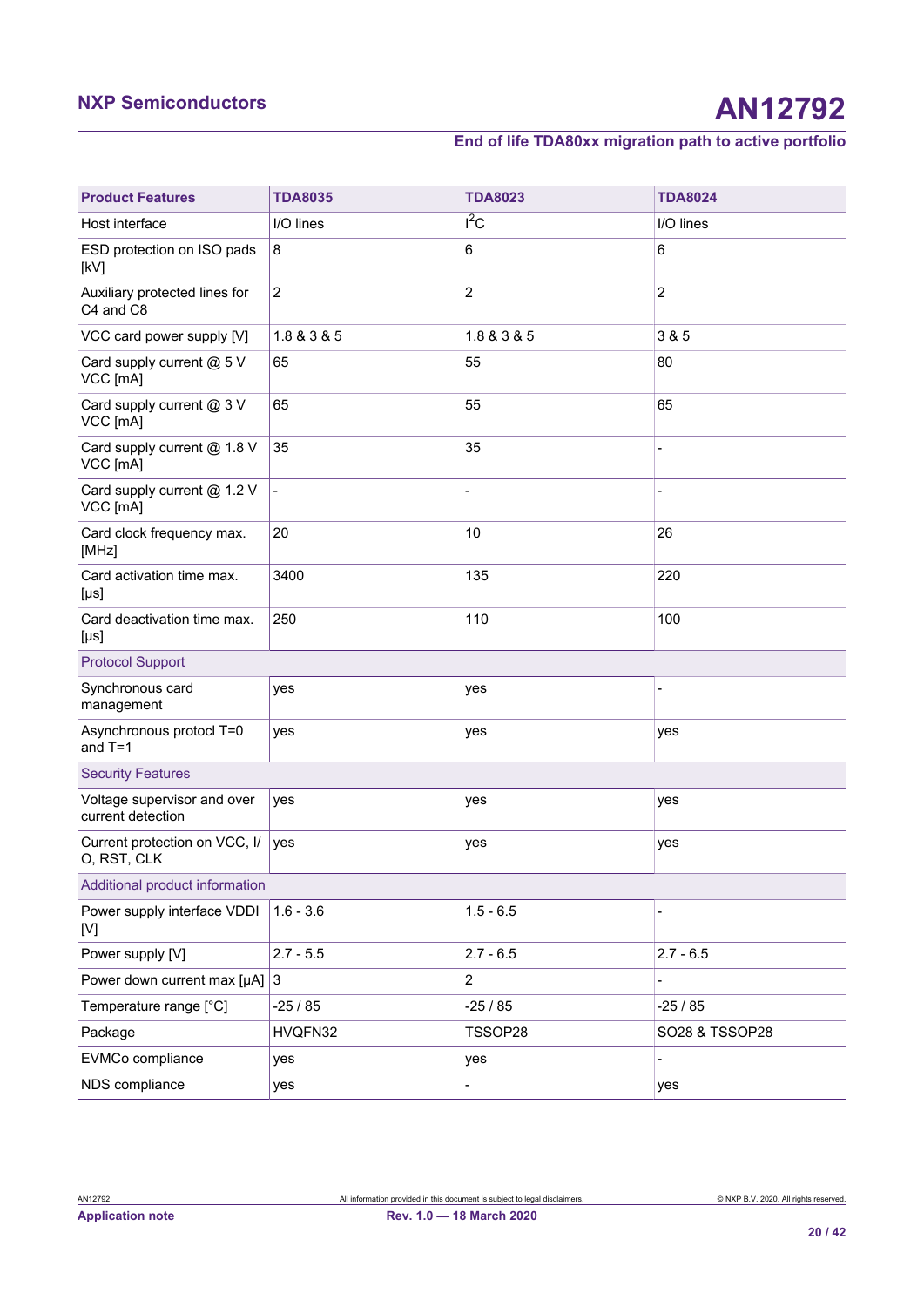# <span id="page-20-3"></span>**5.2 Differences TDA8023 - TDA8035**

<span id="page-20-4"></span><span id="page-20-0"></span>**Table 16. TDA8023 - TDA8035 difference summary**

### **5.2.1 Summary**

| <b>Item</b>                                | <b>TDA8023</b>                                            | <b>TDA8035</b>                              | <b>Comment</b>                                                |
|--------------------------------------------|-----------------------------------------------------------|---------------------------------------------|---------------------------------------------------------------|
| Package                                    | TSSOP28                                                   | HVQFN24                                     |                                                               |
| DC-to-DC Converter                         | capacitive doubler,<br>tripler, follower, or<br>inductive | capacitive doubler,<br>tripler, or follower |                                                               |
| $P$ C-bus controlled $P$<br>card interface | Yes.                                                      | No.                                         | The TDA8035 does not<br>offer any configuration<br>interface. |
| Low-power modes                            | Shutdown mode<br>Inactive mode<br>Power-down mode         | Deep shutdown mode<br>Shutdown mode         |                                                               |

#### <span id="page-20-5"></span>**5.2.2 Low-power modes**

#### **5.2.2.1 Deep Shutdown Mode**

<span id="page-20-6"></span>The TDA8035 deep shutdown mode can be compared to the shutdown mode of the TDA8023. The smart card reader is inactive and the supervisors are turned off, but the presence detection is still available: The OFFN pin follows the status of presence.

To enter, or leave, the deep shutdown mode the host microcontroller has to change the state of the control pins.

<span id="page-20-1"></span>

| Table 17. Deep shutdown mode current consumption comparison |  |  |
|-------------------------------------------------------------|--|--|
|-------------------------------------------------------------|--|--|

| <b>Item</b>          | <b>TDA8023</b> | <b>TDA8035</b> |
|----------------------|----------------|----------------|
| Power supply current | $10 \mu A$     | 3 uA           |

#### **5.2.2.2 Shutdown mode**

<span id="page-20-7"></span>The TDA8035 shutdown mode can be compared to the inactive mode of the TDA8023. This mode is the default mode when no card is active. Supervisors are active, card presence detection is available.

<span id="page-20-2"></span>

|  | Table 18. Shutdown mode current consumption comparison |  |  |  |
|--|--------------------------------------------------------|--|--|--|
|--|--------------------------------------------------------|--|--|--|

| <b>Item</b>          | <b>TDA8023</b> | <b>TDA8035</b> |
|----------------------|----------------|----------------|
| Power supply current | $200 \mu A$    | 500 uA         |

# **5.2.3 PRES**

<span id="page-20-8"></span>The PRESN pin on the TDA8035 is active low and the circuitry around it must be changed coming from TDA8023.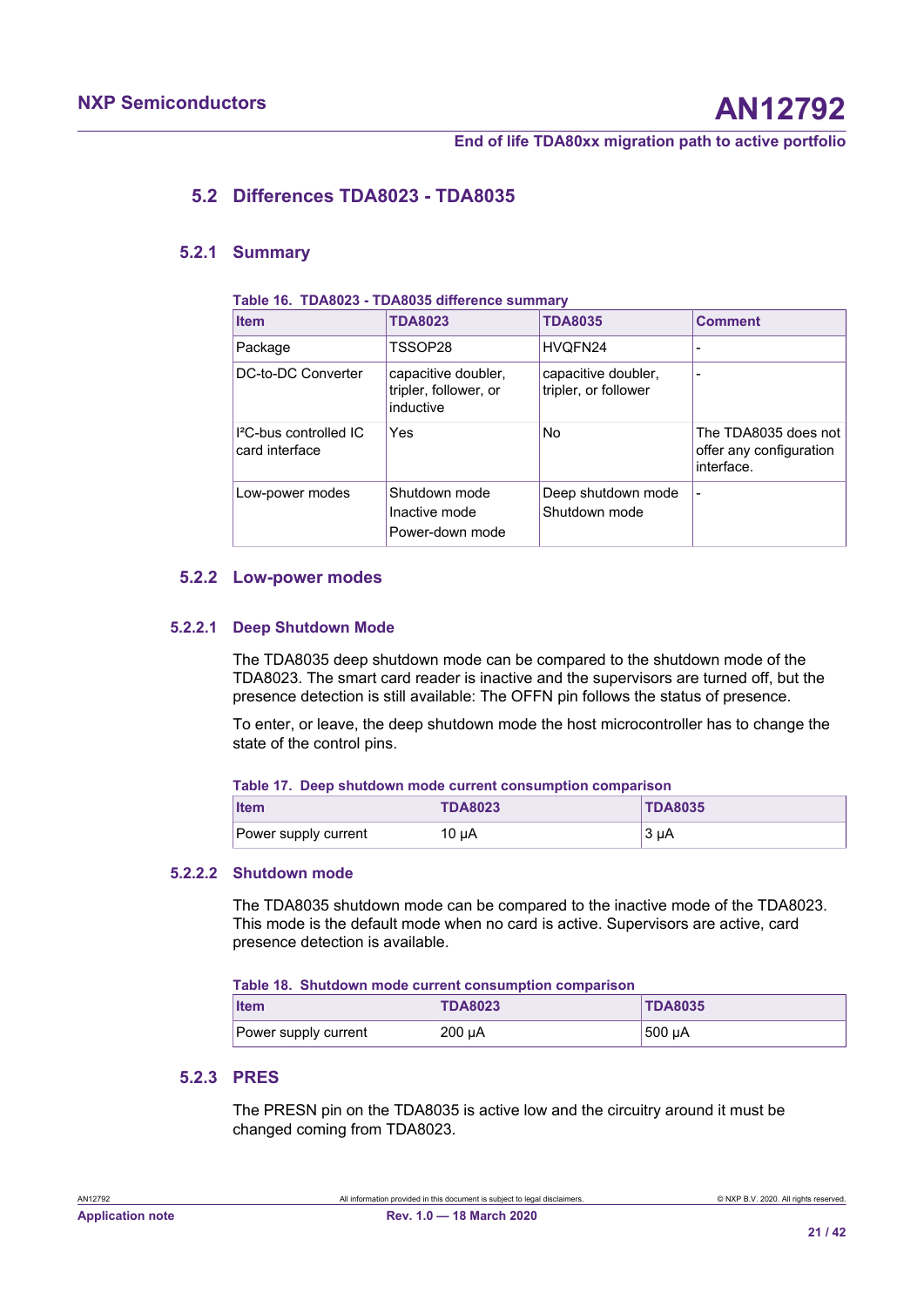<span id="page-21-2"></span>

<span id="page-21-3"></span><span id="page-21-0"></span>

<span id="page-21-4"></span>

#### <span id="page-21-1"></span>**Table 20. Presence pin change - Card connector normally closed**

# **5.2.4 DC-to-DC converter**

<span id="page-21-6"></span><span id="page-21-5"></span>While the TDA8023 offices the choice between a capacitive or inductive driven DC-to-DC converter the TDA8035 only can be driven capacitive. Coming from the TDA8023 with a capacitive DC-to-DC converter only the capacitor values have to be changed. Changing from an inductive DC-to-DC converter to a capacitive DC-to-DC converter involves slightly more effort in redesign.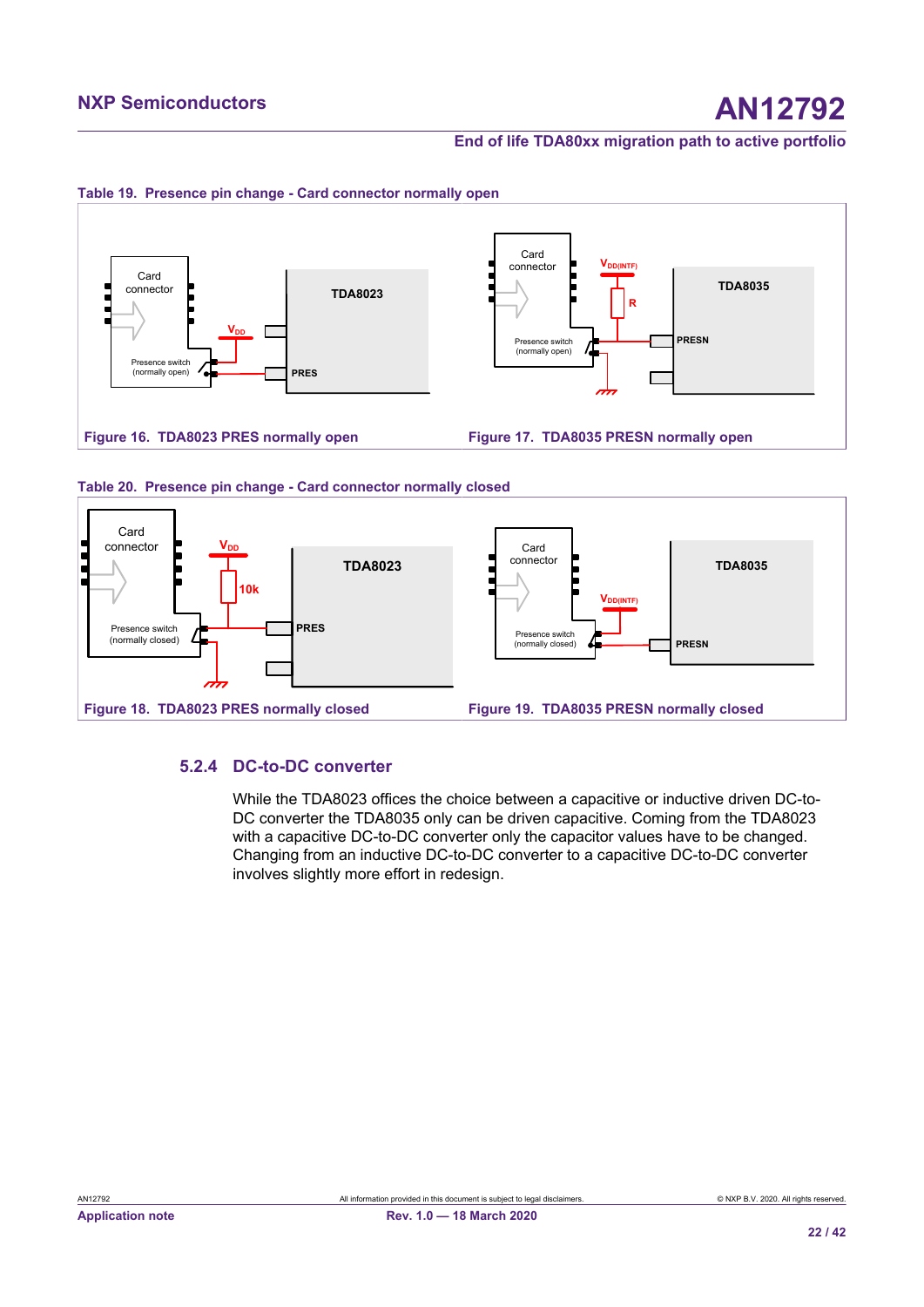# <span id="page-22-0"></span>**NXP Semiconductors AN12792**

<span id="page-22-2"></span>**End of life TDA80xx migration path to active portfolio**

<span id="page-22-1"></span>

# **5.3 Differences TDA8024 - TDA8035**

<span id="page-22-3"></span>For this transition, consult following Application Note [[AN11058 - Design migration from](#page-36-10) [TDA8024 to TDA8035](#page-36-10)].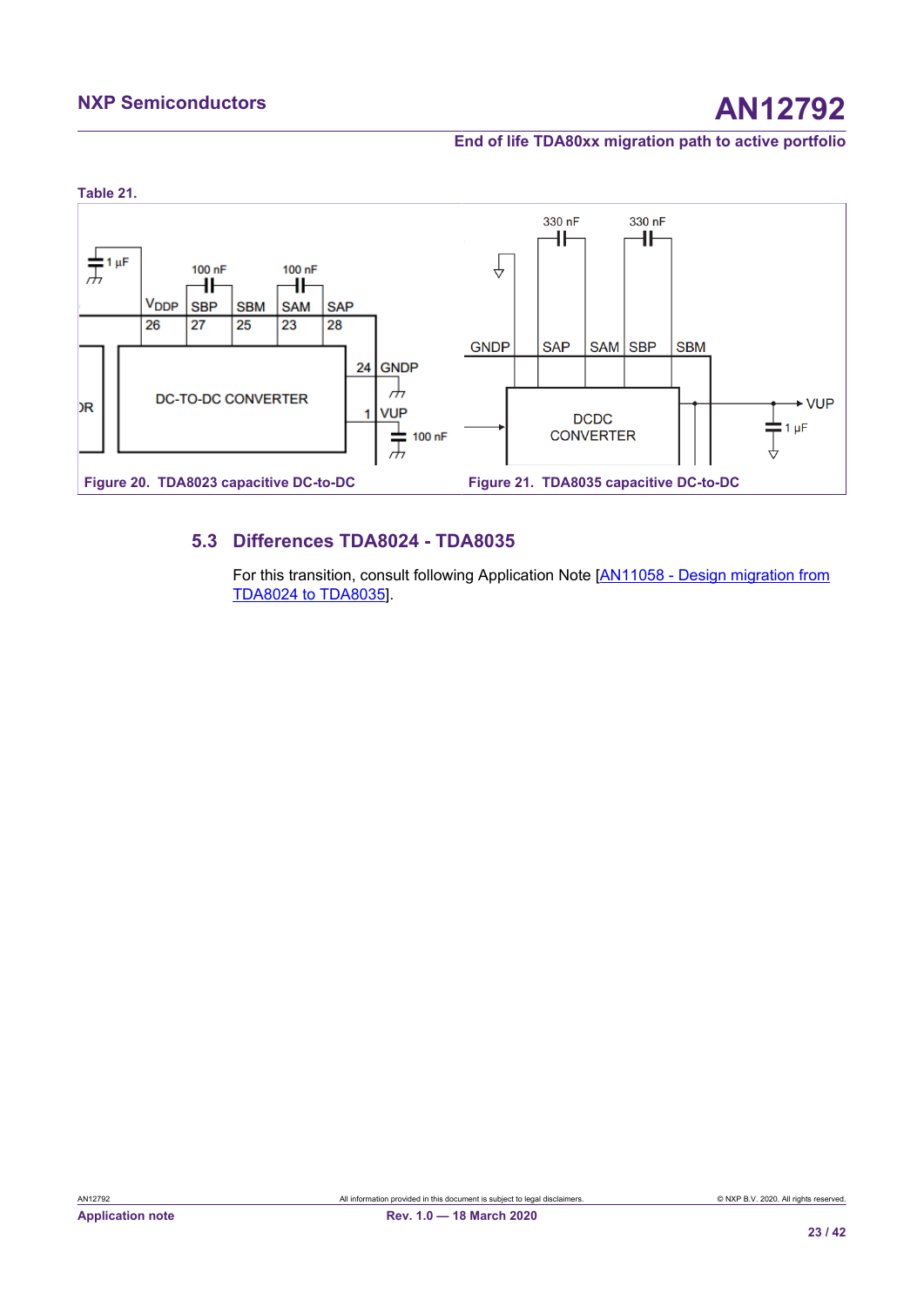

# <span id="page-23-1"></span><span id="page-23-0"></span>**5.4 Application Information**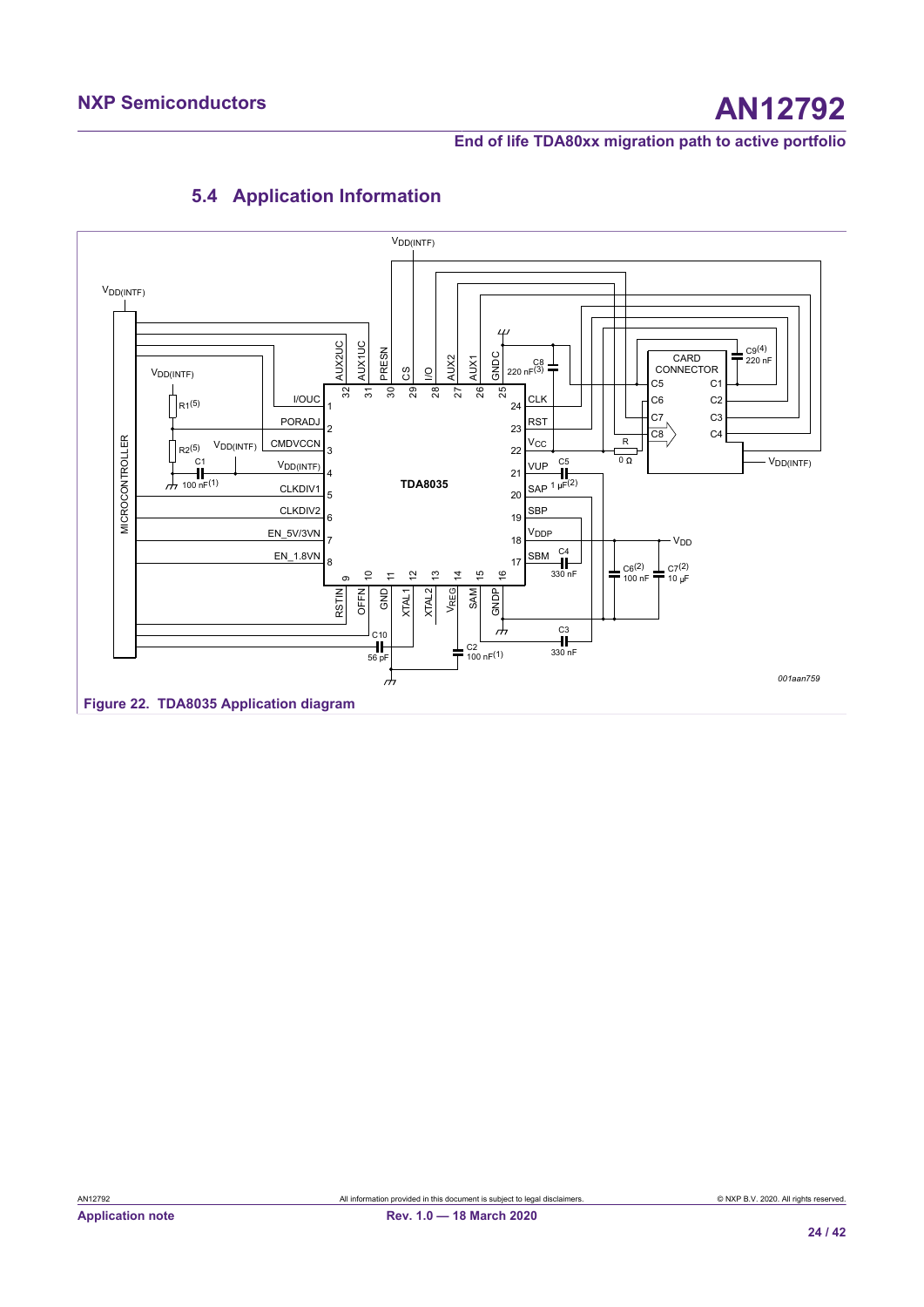# <span id="page-24-0"></span>**5.5 Two TDA8035 parallel**

<span id="page-24-2"></span>It is possible to cascade several devices using the same connection pins by driving its chip select (CS) pin. For further information check following application note [[AN10997\]](#page-36-11) chapter [4. Chip select].

Following schematic is an example on how to connect 2 TDA8035 to a single host.

<span id="page-24-1"></span>

# <span id="page-24-3"></span>**5.6 Product Support Package**

Website: [https://www.nxp.com/products/security-and-authentication/contact-readers/high](https://www.nxp.com/products/security-and-authentication/contact-readers/high-integrated-and-low-power-smart-card-interface:TDA8035HN)[integrated-and-low-power-smart-card-interface:TDA8035HN](https://www.nxp.com/products/security-and-authentication/contact-readers/high-integrated-and-low-power-smart-card-interface:TDA8035HN)

Product data sheet: [\[TDA8035](#page-36-9)]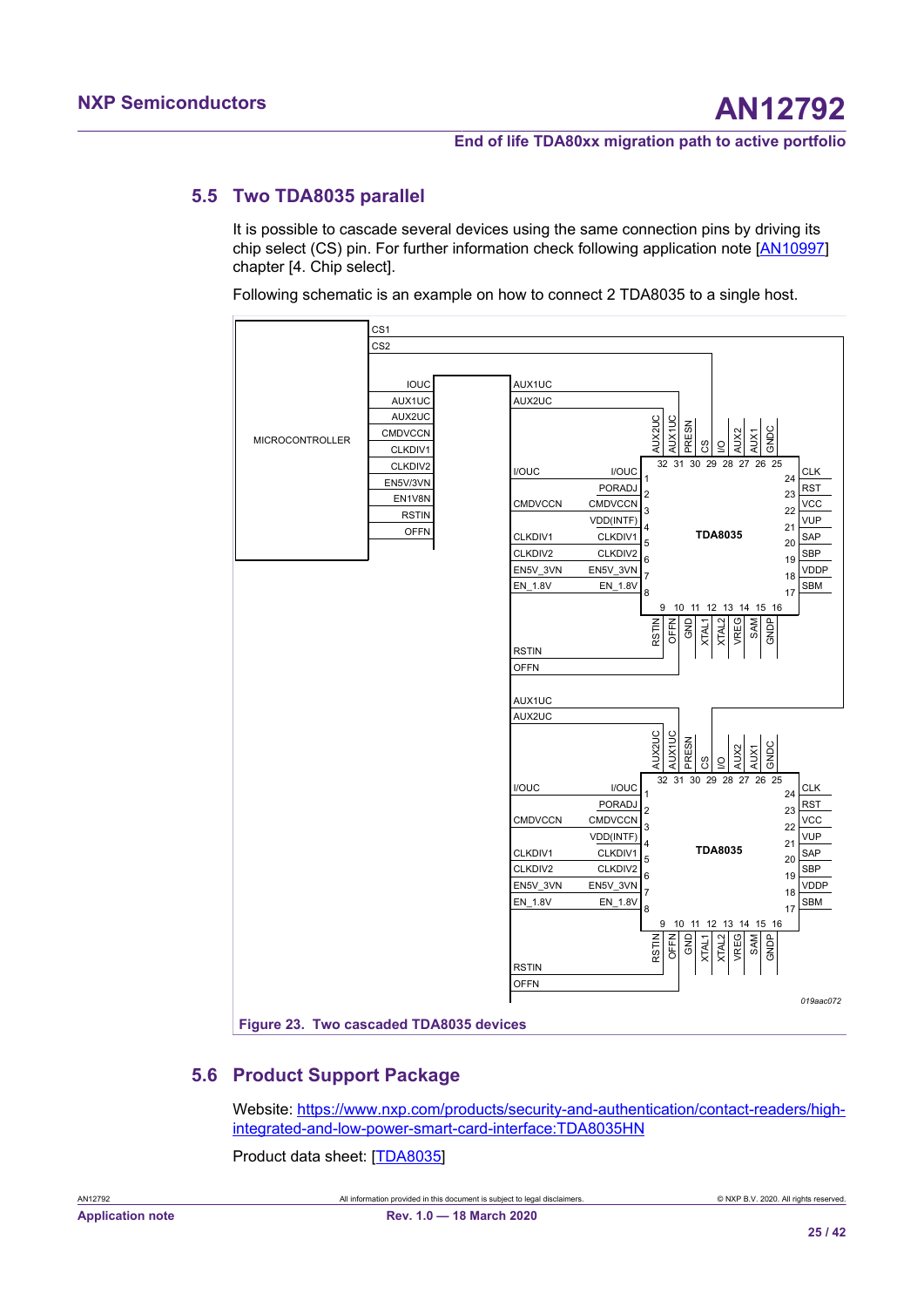Application Note: [\[AN10997\]](#page-36-11)

**•** This application note describes the smart card interface integrated circuit TDA8035HN. This document helps to design the TDA8035HN in an application. The general characteristics are presented and different application examples are described.

Application Note: [\[AN11079\]](#page-36-4)

**•** This product gives a summary of all available product support packages for the contact reader ICs, the TDA family.

Application Note: [\[AN10999\]](#page-36-12)

**•** The application note describes the Cake8035 demo board for TDA8035: schematics, layout, and use of this board.

Application Note: [\[AN11058\]](#page-36-10)

**•** This application note describes how to migrate a design from TDA8024 to TDA8035: SW updates, HW differences, and an example based on a double layout implementation.

User Manual: [[UM10349](#page-36-3)]

**•** This document describes the way to use the Cake80xx\_MBA mother board: power supply, protocols, plug of the daughter boards, firmware.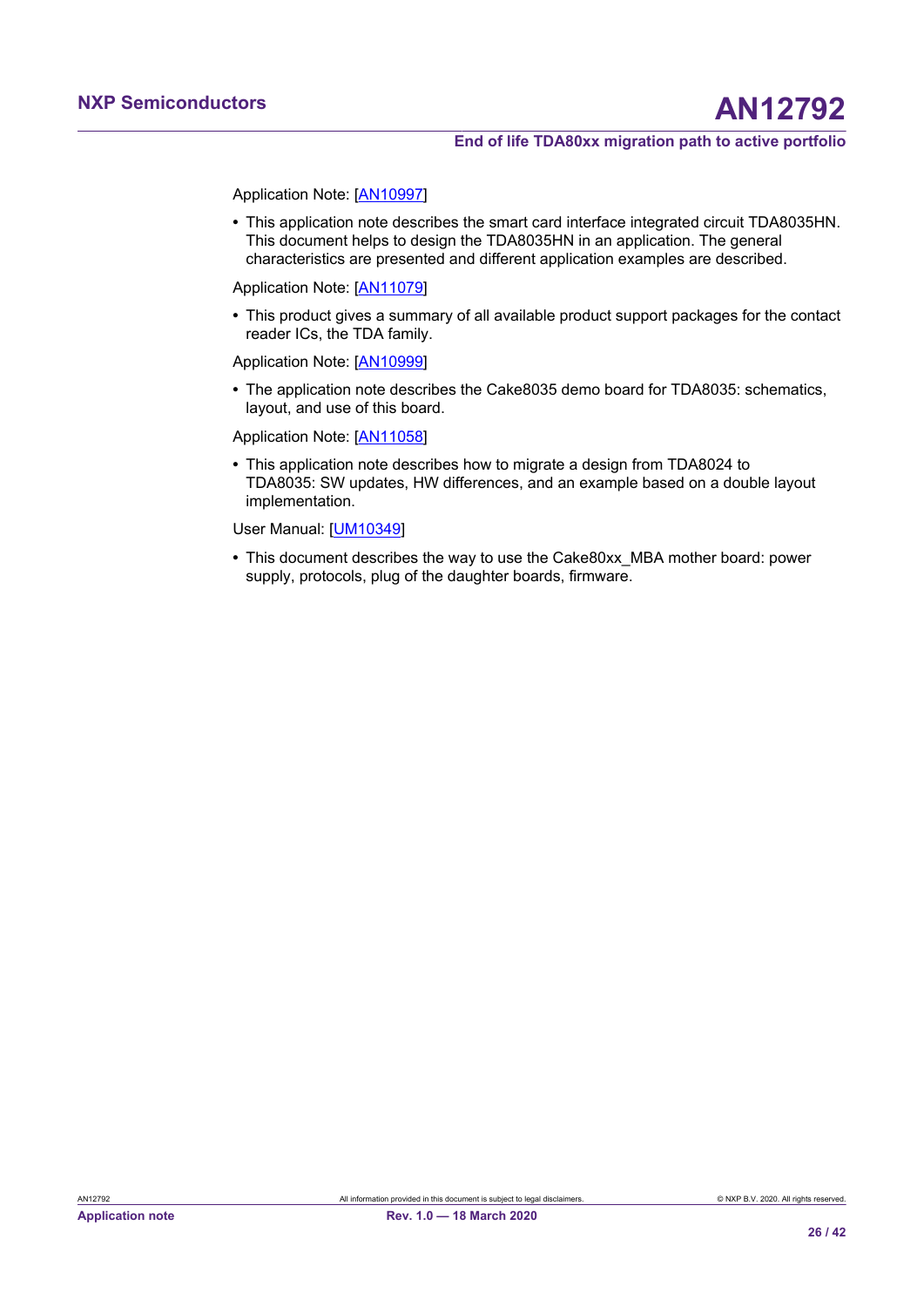# <span id="page-26-3"></span><span id="page-26-0"></span>**6 TDA8037**

The TDA8037 is the cost efficient successor of the established integrated contact smart card reader IC TDA8035. Operating only in the 3 V supply domain and **supporting only Class B cards** it reduces complexity and costs. If the target system operates only with Class B cards. Due to the very low power consumption in shutdown mode, it is the ideal component for a power efficient contact reader.

<span id="page-26-2"></span>

# <span id="page-26-4"></span>**Figure 24. Block diagram**

# <span id="page-26-1"></span>**6.1 Feature Comparison**

|                              | Table 22. Product feature comparison TDA8035, TDA8023, TDA8024 |                                                                            |                |                                       |
|------------------------------|----------------------------------------------------------------|----------------------------------------------------------------------------|----------------|---------------------------------------|
| <b>Product Features</b>      | <b>TDA8023</b>                                                 | <b>TDA8024</b>                                                             | <b>TDA8035</b> | <b>TDA8037</b>                        |
| Analog interfaces            |                                                                |                                                                            |                |                                       |
| IISO 7816 UART               |                                                                |                                                                            |                | -                                     |
| ISO 7816 dedicated<br>timers |                                                                |                                                                            |                |                                       |
| $ uC-core$                   |                                                                |                                                                            |                | ۰                                     |
| ROM[kbyte] /<br>RAM[byte]    |                                                                |                                                                            |                |                                       |
| AN12792                      |                                                                | All information provided in this document is subject to legal disclaimers. |                | © NXP B.V. 2020. All rights reserved. |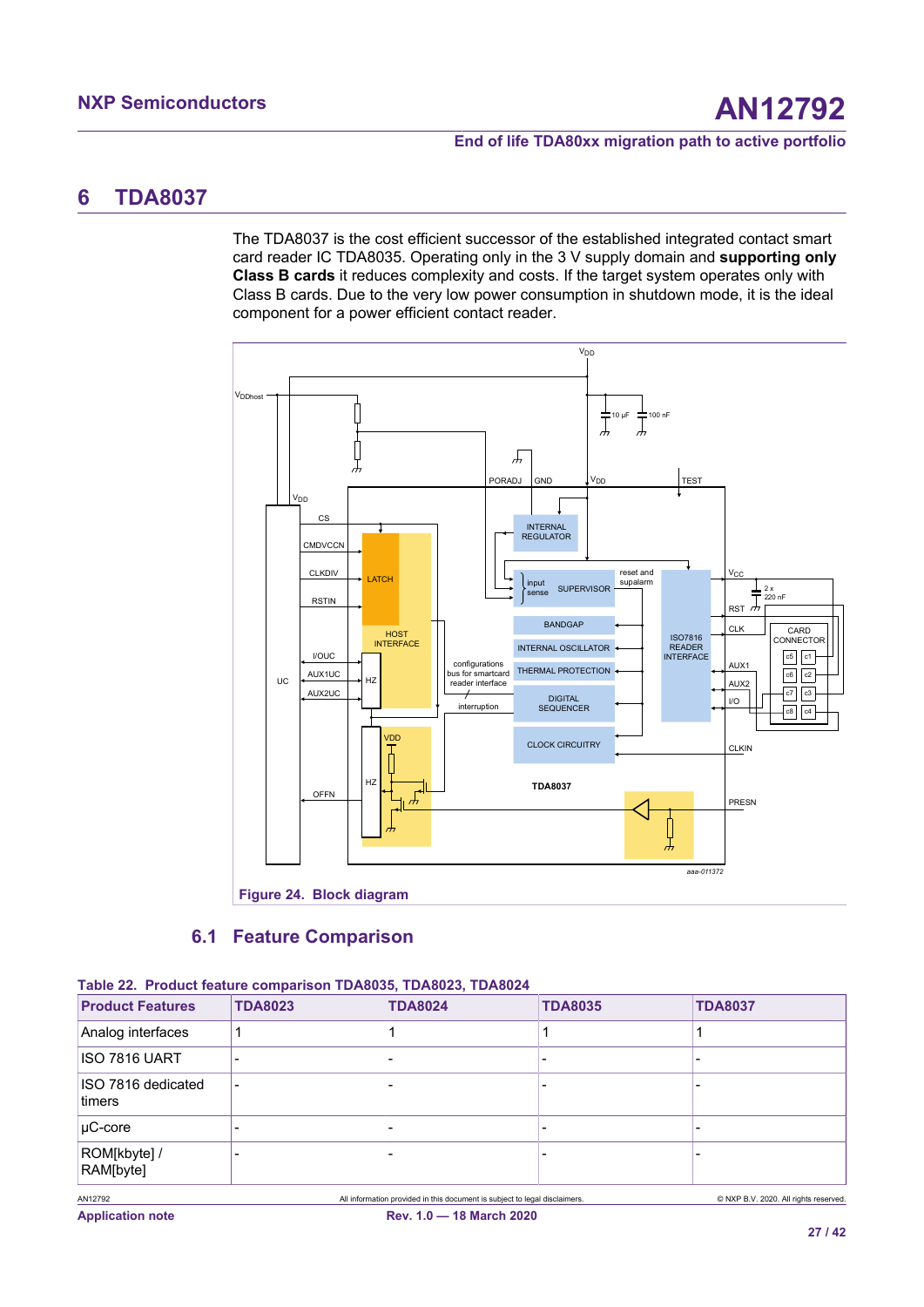# **NXP Semiconductors AN12792**

# **End of life TDA80xx migration path to active portfolio**

| <b>Product Features</b>                          | <b>TDA8023</b> | <b>TDA8024</b>           | <b>TDA8035</b> | <b>TDA8037</b>           |
|--------------------------------------------------|----------------|--------------------------|----------------|--------------------------|
| Host interface                                   | $I^2C$         | I/O lines                | I/O lines      | I/O Lines                |
| ESD protection on ISO<br>pads [kV]               | $\,6\,$        | 6                        | 10             | 8                        |
| Auxiliary protected<br>lines for C4 and C8       | $\overline{2}$ | $\overline{c}$           | $\overline{c}$ | 3(C8)                    |
| VCC card power<br>supply [V]                     | 1.8 & 3 & 5    | 3 & 5                    | 1.8 & 3 & 5    | $\sqrt{3}$               |
| Card supply current @<br>5 V VCC [mA]            | 55             | 80                       | 65             |                          |
| Card supply current @<br>3 V VCC [mA]            | 55             | 65                       | 65             | 65                       |
| Card supply current @<br>1.8 V VCC [mA]          | 35             | $\overline{a}$           | 35             | $\overline{\phantom{0}}$ |
| Card supply current @<br>1.2 V VCC [mA]          |                |                          |                |                          |
| Card clock frequency<br>max. [MHz]               | 10             | 26                       | 20             | 10                       |
| Card activation time<br>$max. [ \mu s ]$         | 135            | 220                      | 3400           | 554                      |
| Card deactivation time<br>max. [µs]              | 100            | 100                      | 250            | 250                      |
| <b>Protocol Support</b>                          |                |                          |                |                          |
| Synchronous card<br>management                   | yes            | $\overline{\phantom{0}}$ | yes            | yes                      |
| Asynchronous protocl<br>$T=0$ and $T=1$          | yes            | yes                      | yes            | yes                      |
| <b>Security Features</b>                         |                |                          |                |                          |
| Voltage supervisor and<br>over current detection | yes            | yes                      | yes            | yes                      |
| Current protection on<br>VCC, I/O, RST, CLK      | yes            | yes                      | yes            | yes                      |
| Additional product information                   |                |                          |                |                          |
| Power supply interface<br>VDDI [V]               | $1.5 - 6.5$    |                          | $1.6 - 3.6$    |                          |
| Power supply [V]                                 | $2.7 - 6.5$    | $2.7 - 6.5$              | $2.7 - 5.5$    | $3 - 3.6$                |
| Power down current<br>max [µA]                   | $\overline{2}$ |                          | 1              | 400                      |
| Temperature range<br>[°C]                        | $-25/85$       | $-25/85$                 | $-25/85$       | $-25/85$                 |
| Package                                          | TSSOP28        | SO28 & TSSOP28           | HVQFN32        | SO28 & TSSOP16           |
| EVMCo compliance                                 | yes            | $\overline{a}$           | yes            | yes                      |
| NDS compliance                                   |                | yes                      | yes            |                          |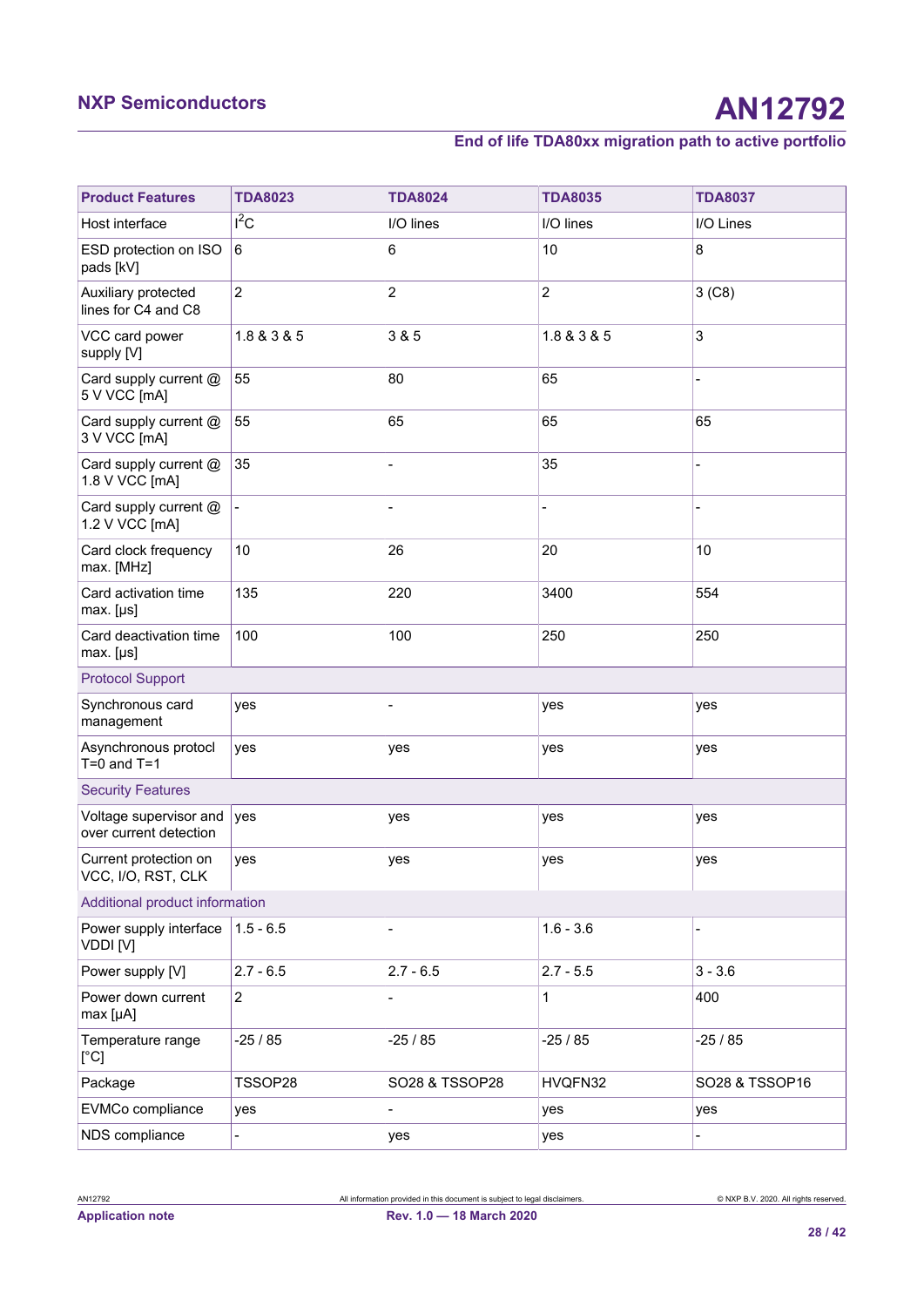## **6.2 Differences TDA8024 - TDA8037**

<span id="page-28-0"></span>For the transition from TDA8024 to TDA8037, consult following application note [AN11460.](#page-36-13)

# <span id="page-28-1"></span>**6.3 Product Support Package**

Website: [https://www.nxp.com/products/security-and-authentication/contact-readers/low](https://www.nxp.com/products/security-and-authentication/contact-readers/low-power-3v-smart-card-interface:TDA8037)[power-3v-smart-card-interface:TDA8037](https://www.nxp.com/products/security-and-authentication/contact-readers/low-power-3v-smart-card-interface:TDA8037)

Product data sheet: [\[TDA8037](#page-36-14)]

Application Note: [\[AN11458\]](#page-36-15) Design guideline for TDA8037

**•** This document helps to design the TDA8037 in an application. The general characteristics are presented and different application examples are described.

Application Note: [\[AN11460\]](#page-36-13) Design migration from TDA8024 to TDA8037T

**•** This application note describes how to migrate a design from TDA8024 to TDA8037: SW updates, HW differences, and an example based on a double layout implementation.

Application Note: [\[AN11459\]](#page-37-0) Application with TDA8037 - Demonstration board description

**•** The application note describes the Cake8037 demo boards for TDA8037T and TDA8037TT: schematics, layout, and use of this board.

User Manual: [[UM10349](#page-36-3)]

**•** This document describes the way to use the Cake80xx\_MBA mother board: power supply, protocols, plug of the daughter boards, firmware.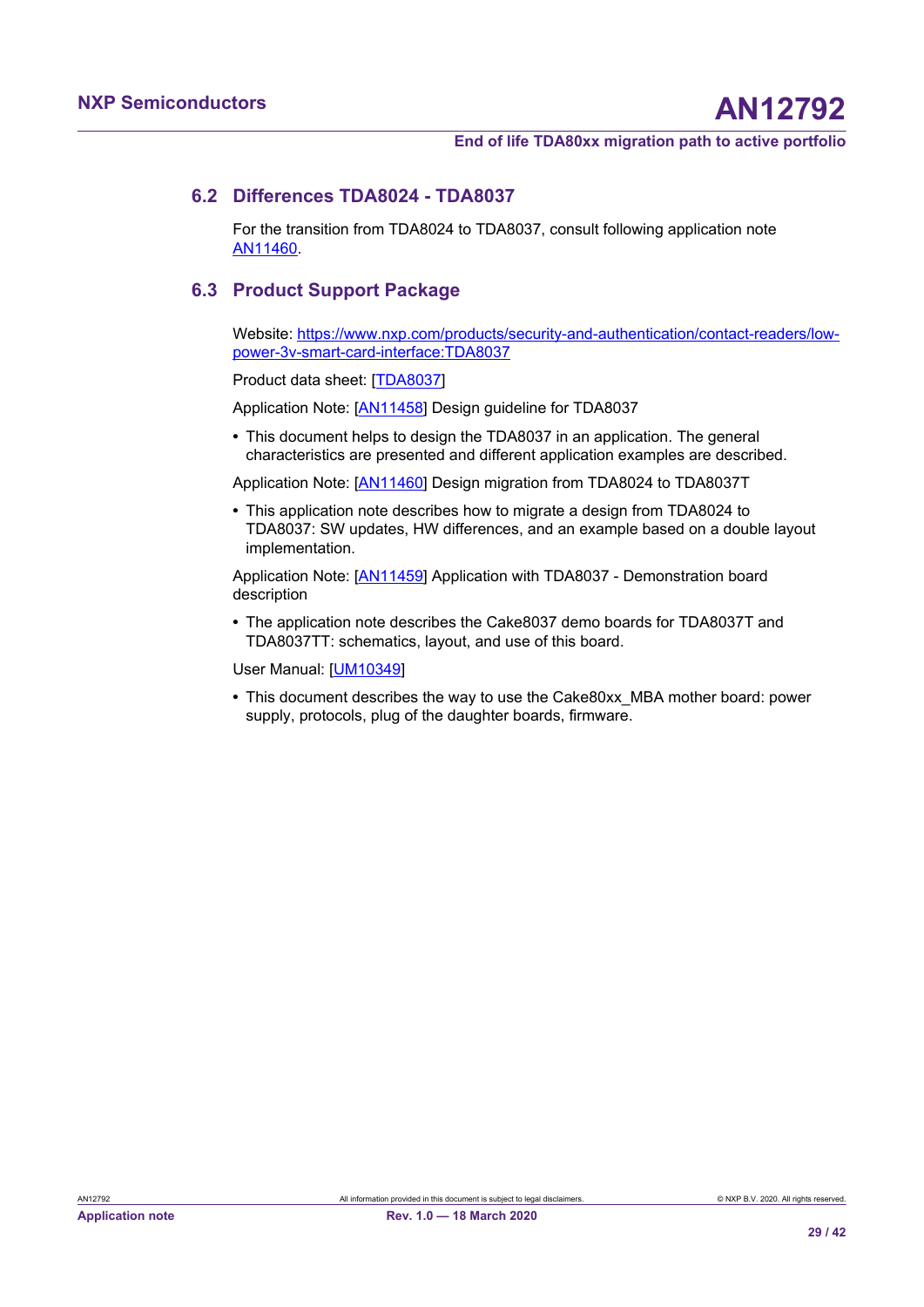# <span id="page-29-2"></span><span id="page-29-0"></span>**7 PN7412**

The PN7412 is part of the PN7462 family having a 32-bit Cortex-M0-based microcontroller, offering high performance, and low power consumption. The contact interfaces offer a high level of security for the card by performing current limiting, shortcircuit detection, ESD protection as well as supply supervision. An additional UART output is also implemented to address applications where more than one contact card slot is needed. It enables an easy connection to multiple smart card slot interfaces like TDA8026, TDA8034, and others.

It provides thermal and short-circuit protection on all card contacts. It also provides automatic activation and deactivation sequences initiated by software or hardware.

<span id="page-29-1"></span>

See product data sheet for more information: [\[DS-PN7412\]](#page-36-16)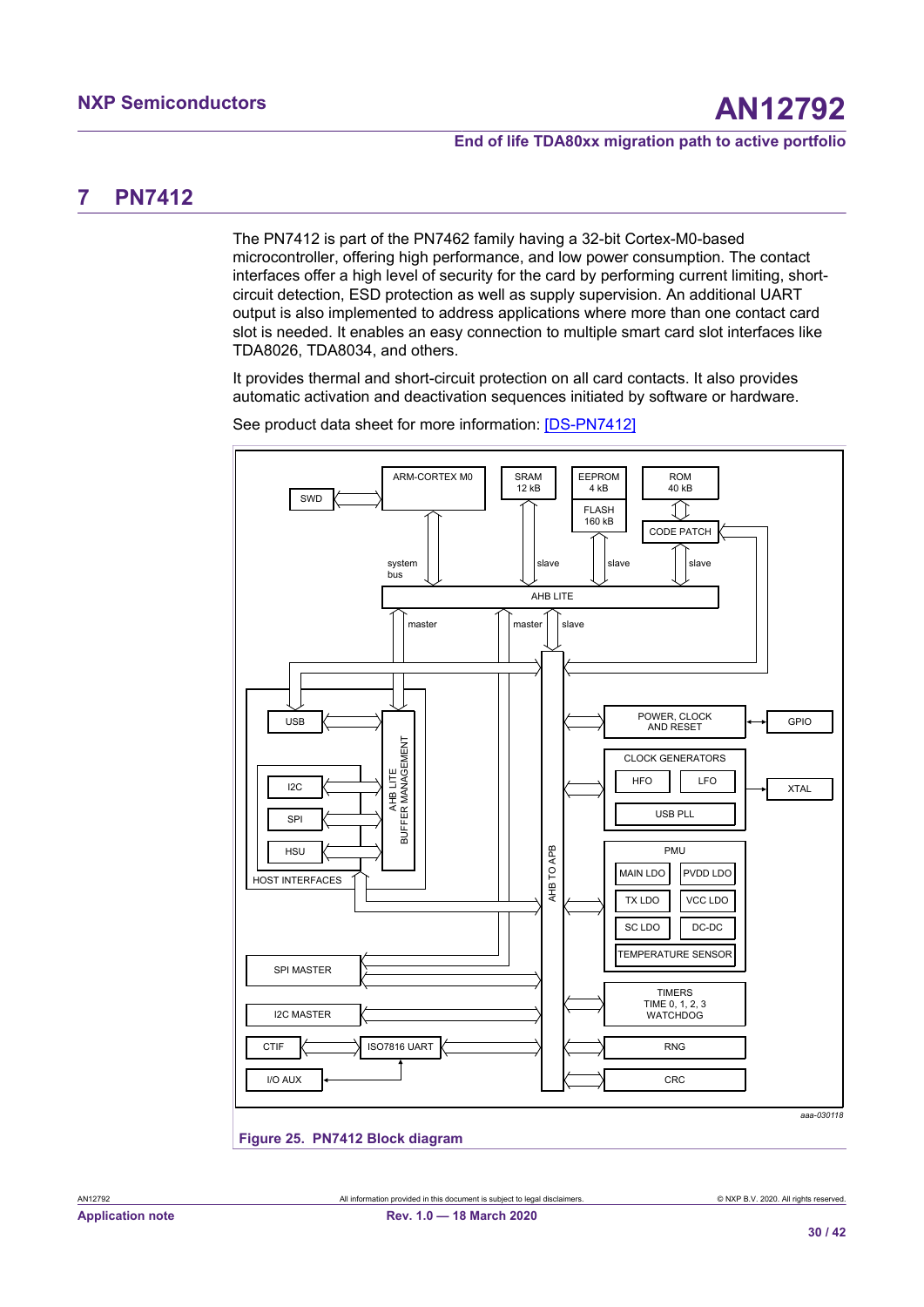# <span id="page-30-1"></span><span id="page-30-0"></span>**7.1 Feature Comparison**

#### **Table 23. Product feature comparison PN7412, TDA8007, TDA8020, TDA8029**

| <b>Product Features</b>                            | <b>PN7412</b>                    | <b>TDA8029</b>   |
|----------------------------------------------------|----------------------------------|------------------|
| Analog interfaces                                  | 1                                | 1                |
| ISO 7816 UART                                      | yes                              | yes              |
| ISO 7816 dedicated timers                          | yes                              | yes              |
| $\mu$ C-core                                       | Cortex-M0                        | 80C51RB+         |
| ROM[kbyte] / RAM[byte]                             | 160 / 12000                      | 16 / 768         |
| Host interface                                     | SPI, UART, I <sup>2</sup> C, USB | serial or $I^2C$ |
| ESD protection on ISO pads [kV]                    | 8                                | 6                |
| Auxiliary protected lines for C4 and C8            | $\overline{c}$                   | 0                |
| VCC card power supply [V]                          | 1.8 & 3 & 5                      | 1.8 & 3 & 5      |
| Card supply current @ 5 V VCC [mA]                 | 60                               | 65               |
| Card supply current @ 3 V VCC [mA]                 | 55                               | 50               |
| Card supply current @ 1.8 V VCC [mA]               | 35                               | 30               |
| Card supply current @ 1.2 V VCC [mA]               |                                  |                  |
| Card clock frequency max. [MHz]                    | 13.56                            | 20               |
| Card activation time max. [µs]                     | 2200                             | 225              |
| Card deactivation time max. [µs]                   | 250                              | 100              |
| Synchronous card management                        | yes                              | yes              |
| Asynchronous protocl T=0 and T=1                   | yes                              | yes              |
| Voltage supervisor and over current<br>detection   | yes                              | yes              |
| Current protection on VCC, I/O, RST,<br><b>CLK</b> | yes                              | yes              |
| Power supply [V]                                   | $2.3 - 5.5$                      | $2.7 - 6.0$      |
| Power down current max [µA]                        |                                  | 20               |
| Temperature range [°C]                             | $-40/+85$                        | $-25/ + 85$      |
| Package                                            | HVQFN64                          | LQFP32           |
| EVMCo compliance                                   | yes                              | yes              |
| NDS compliance                                     |                                  | yes              |

# <span id="page-30-2"></span>**7.2 Differences TDA8029 - PN7412**

# <span id="page-30-3"></span>**7.2.1 Summary**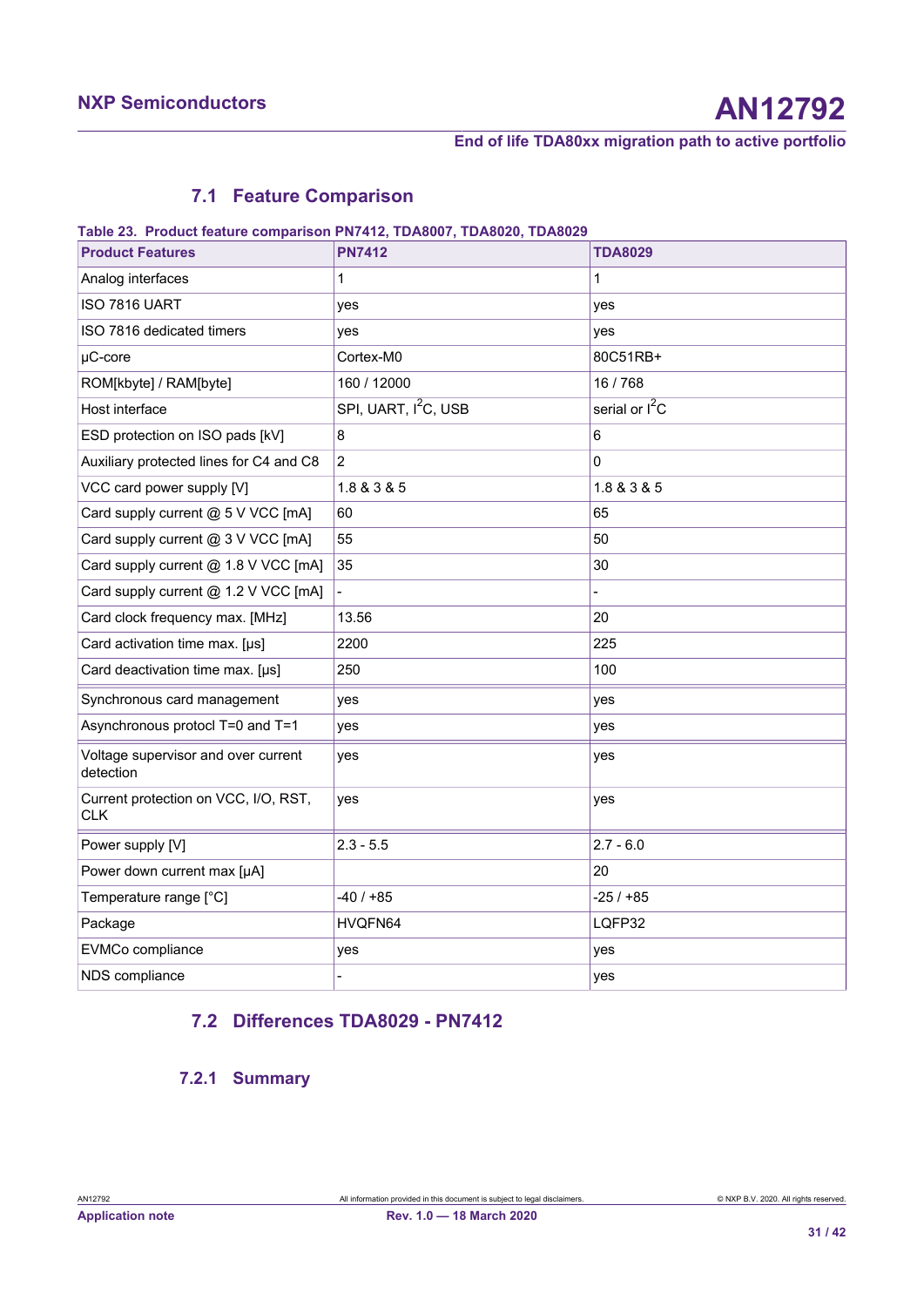| <b>Item</b>           | <b>TDA8029</b>                                                                | <b>PN7412</b>                                        | <b>Comments</b>                                                        |
|-----------------------|-------------------------------------------------------------------------------|------------------------------------------------------|------------------------------------------------------------------------|
| Package               | LQFP32                                                                        | HVQFN64                                              |                                                                        |
| DC-to-DC converter    | doubler, tripler, or follower                                                 | doubler or follower                                  |                                                                        |
| <b>Inactive Modes</b> | 4 modes available:<br>Stop clock, Shut-down,<br>Power-down, and Sleep<br>mode | 2 modes available:<br>Standby and Hard Power<br>Down |                                                                        |
| <b>ALPAR Protocol</b> | Fully implemented                                                             | Demo example                                         |                                                                        |
| Activation time       | $130 \mu s$                                                                   | up to 22 ms                                          |                                                                        |
| Maximum card clock    | 20 MHz                                                                        | 13.56 MHz                                            |                                                                        |
| WakeUpSlave           | INT1 N                                                                        | Configurable                                         | The PN7412 wake-up source<br>can be configured to nearly<br>every pin. |
| Slavel2CMute          | P <sub>27</sub>                                                               | Configurable                                         | Any GPIO of the PN7412 can<br>be utilized for this matter.             |
| Power-On Reset delay  | CDEL pin configurable per<br>capacitor value.                                 | Not offered                                          |                                                                        |

#### <span id="page-31-0"></span>**Table 24. TDA8029 - PN7412 differences summary**

## <span id="page-31-1"></span>**7.2.2 Low-power modes**

#### **7.2.2.1 Hard Power Down**

<span id="page-31-2"></span>This hard power-down mode is the deepest power-down mode and consumes the least amount possible. The PN7412 hard power-down mode is similar to the Shut-down mode of the TDA8029. The card is deactivated, all clocks are stopped, all LDOs are turned off, except the MLDO which is set to low-power mode.

The behavior of RST\_N and SDW\_N in this case is the same. If the supply voltage is sufficient and RST\_N gets high the PN7412 exits the Hard Power-down mode.

#### **7.2.2.2 Standby**

<span id="page-31-3"></span>The PN7412 deactivates a contact card before entering standby. This mode is in contrast of the TDA8029 sleep mode which holds the card active via clock-stop. While being in standby, several wake-up sources can be set. Such as the insertion of a contacted card or activity on the host interface.

### **7.2.3 ALPAR protocol**

<span id="page-31-4"></span>As host communication protocol the TDA8029 implements 'ALPAR'. For the PN7412, a software example with a few mandatory commands implemented is available on request. The PN7412 with Cortex-M0 and 160 kByte flash opens up the possibility to implement additional commands and logic.

The ALPAR protocol is explained in AN [\[AN10207](#page-36-17)].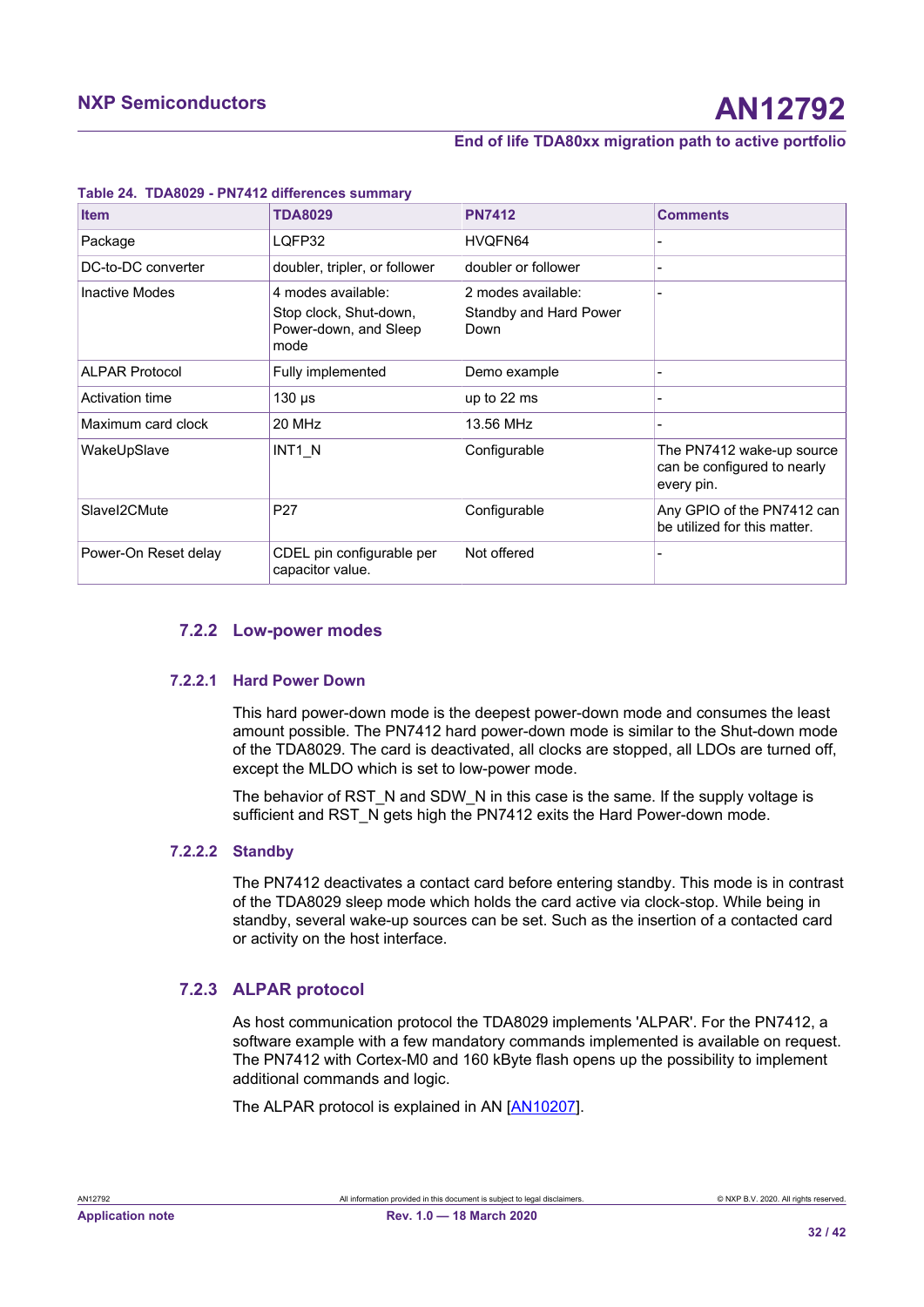#### <span id="page-32-0"></span>**Table 25. PN7412 implemented commands**

| <b>Command</b>      | Code | <b>Expected command [hex]</b> |
|---------------------|------|-------------------------------|
| power up 5V         | 6Eh  | 60 00 01 6E 01 0E             |
| power off           | 4Dh  | 60 00 00 4D 2D                |
| check pres card     | 09h  | 60 00 00 09 69                |
| card command (APDU) | 00h  | 60 xx xx 00 xx xx.            |

#### <span id="page-32-1"></span>**Table 26. PN7412 implemented error codes**

| <b>Status code</b> | <b>Meaning</b>           | <b>Complete Frame [hex]</b> |
|--------------------|--------------------------|-----------------------------|
| 55h                | Unknown command          | E0 00 00 55 B5              |
| 80h                | Card mutes               | E0 00 01 6E 80 0F           |
| 00h                | <b>Activation failed</b> | E0 00 01 6E 00 8F           |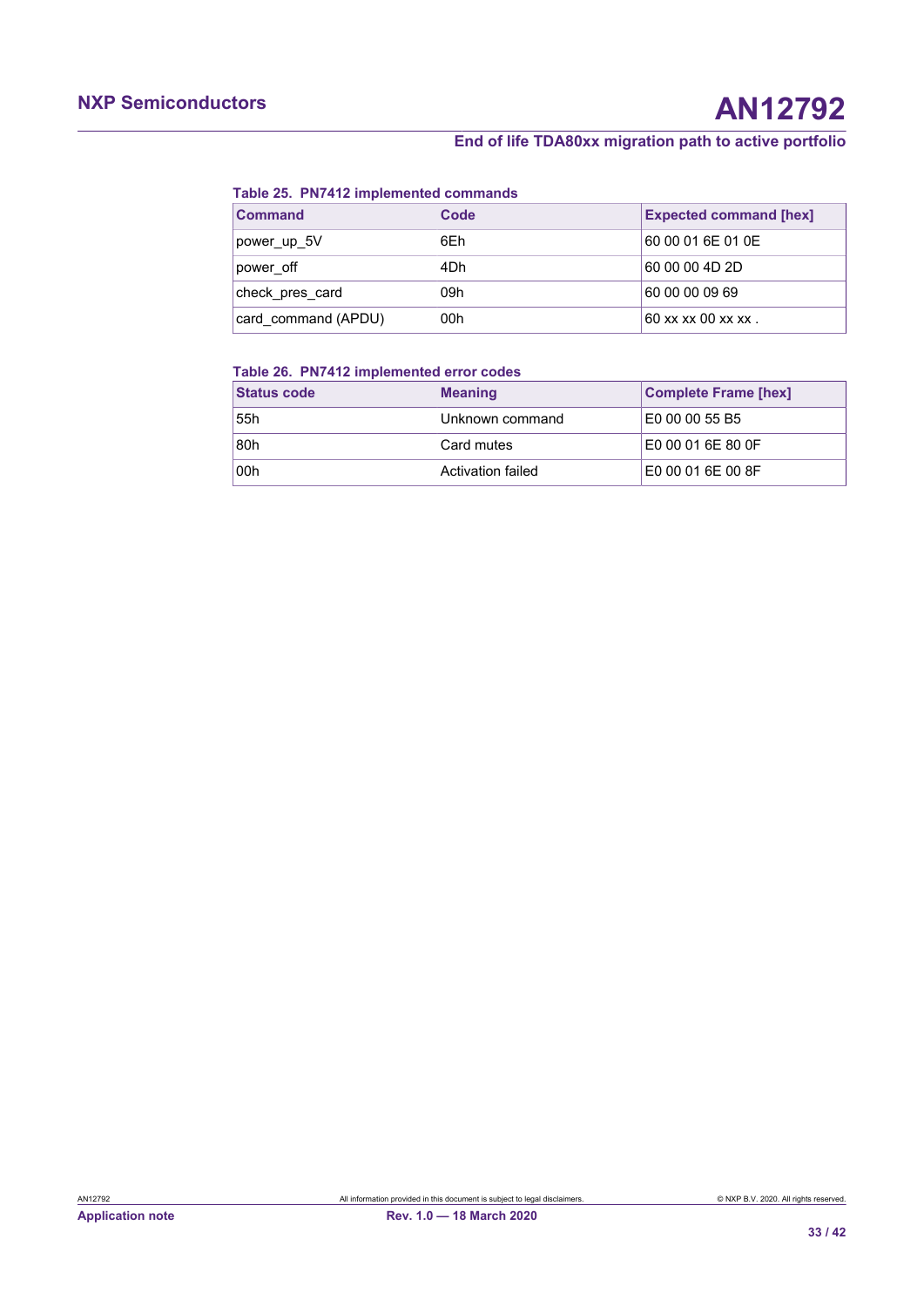# <span id="page-33-0"></span>**7.3 PN7412 and TDA80XX**

<span id="page-33-3"></span>The PN7412 family can handle more than one smart card by controlling an extra contact interface front-end (TDA). Consolidate User Manual [[UM10858](#page-36-18)] chapter [13.5 Connect an external TDA] for further information.

For one additional slot, the TDA8034 or TDA8035 can be used.

<span id="page-33-1"></span>

Are several interfaces required the TDA8026 would be the correct choice.

<span id="page-33-2"></span>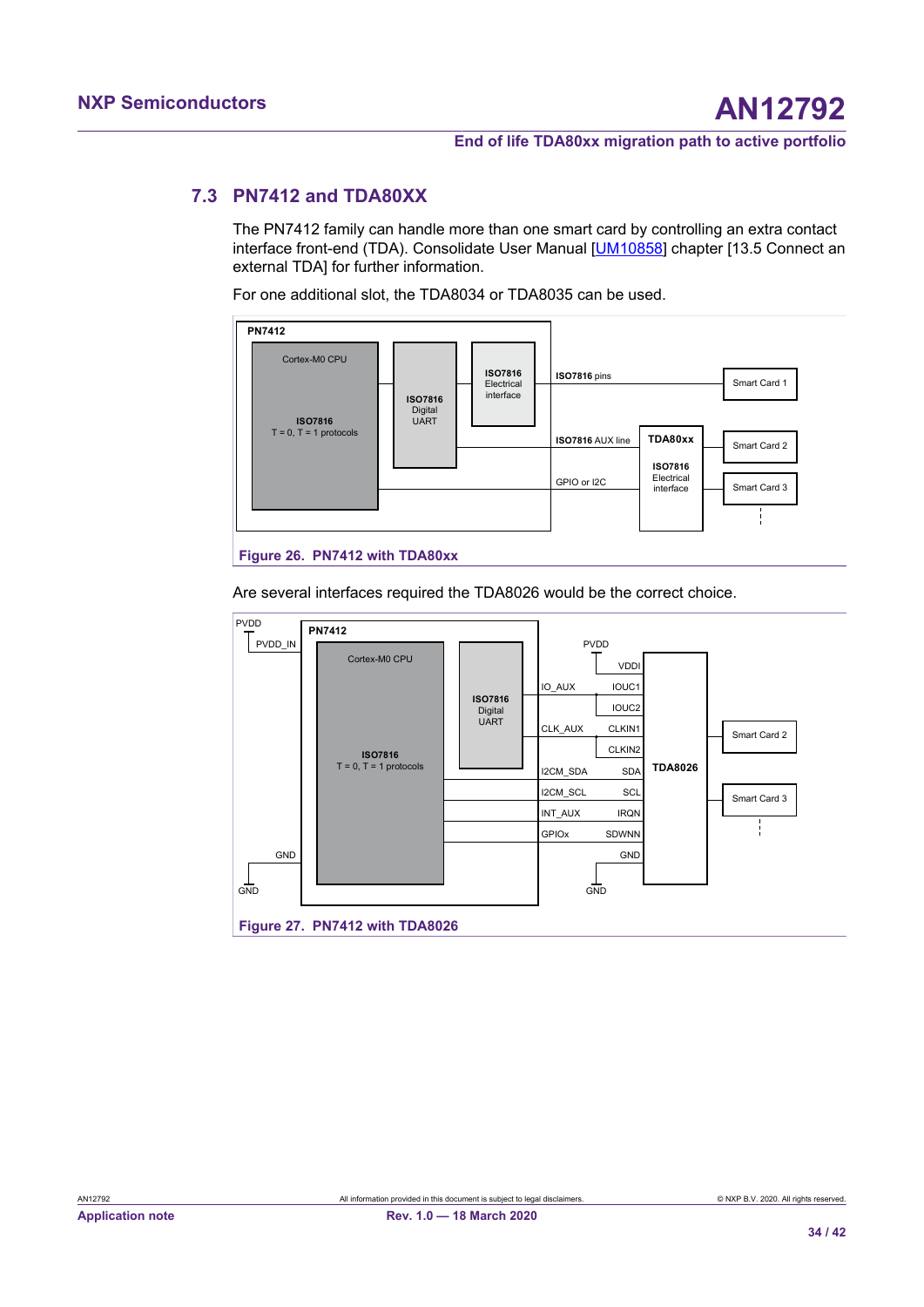

# <span id="page-34-1"></span><span id="page-34-0"></span>**7.4 Application Information**

# **7.5 Product Support Package**

<span id="page-34-2"></span>Website: [https://www.nxp.com/products/rfid-nfc/nfc-hf/nfc-readers/nfc-cortex-m0-all-in](https://www.nxp.com/products/rfid-nfc/nfc-hf/nfc-readers/nfc-cortex-m0-all-in-one-microcontroller-with-optional-contact-interface-for-access-control:PN7462)[one-microcontroller-with-optional-contact-interface-for-access-control:PN7462](https://www.nxp.com/products/rfid-nfc/nfc-hf/nfc-readers/nfc-cortex-m0-all-in-one-microcontroller-with-optional-contact-interface-for-access-control:PN7462)

Product data sheet: [\[PN7412](#page-36-16)]

Application Note: [\[AN11738\]](#page-36-19)

**•** How to use contact smart card interface on PN7462AU.

Application Note: [\[AN11784\]](#page-36-20)

**•** The following document describes steps required for integration of RTOS with PN7462AU Firmware.

User Manual: [[UM10883](#page-36-21)]

**•** This document describes PN7462 Controller Development Kits. It also describes PN7462 software stack, gives directions to run example application using the MCUXpresso IDE. Document provides PN7462 customer board configuration instructions, board hardware overview, and provides basic steps how to use NFC Cockpit application.

User Manual: [[UM10915](#page-36-22)]

**•** This document briefs the setup environment required for PC CCID Reader use case demo on PN7462 Board.

User Manual: [[UM10858](#page-36-18)]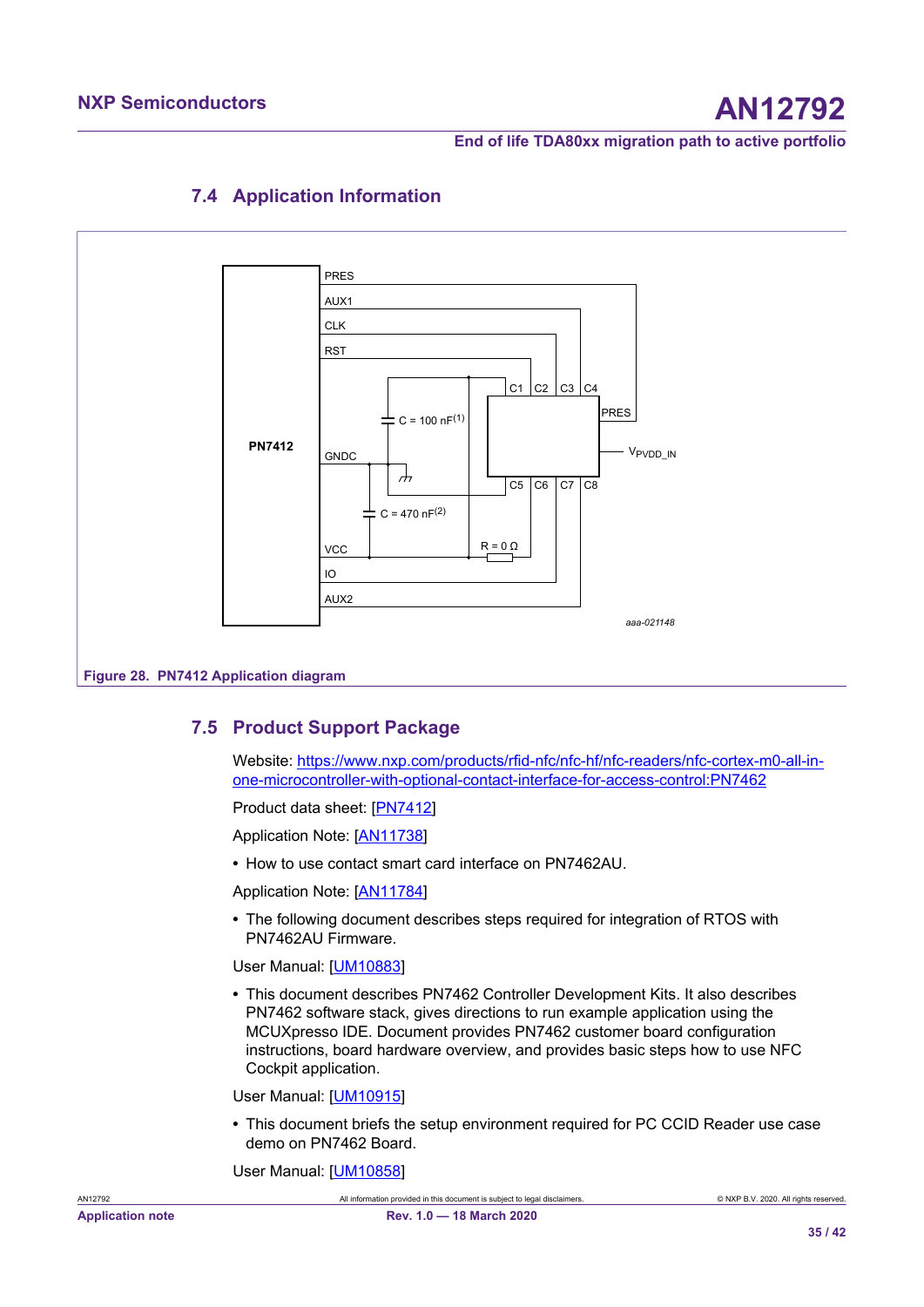**•** This document describes how to use the PN7462 family.

User Manual: [[UM10948](#page-36-23)]

**•** This document describes how to manage EEPROM of PN7462 family.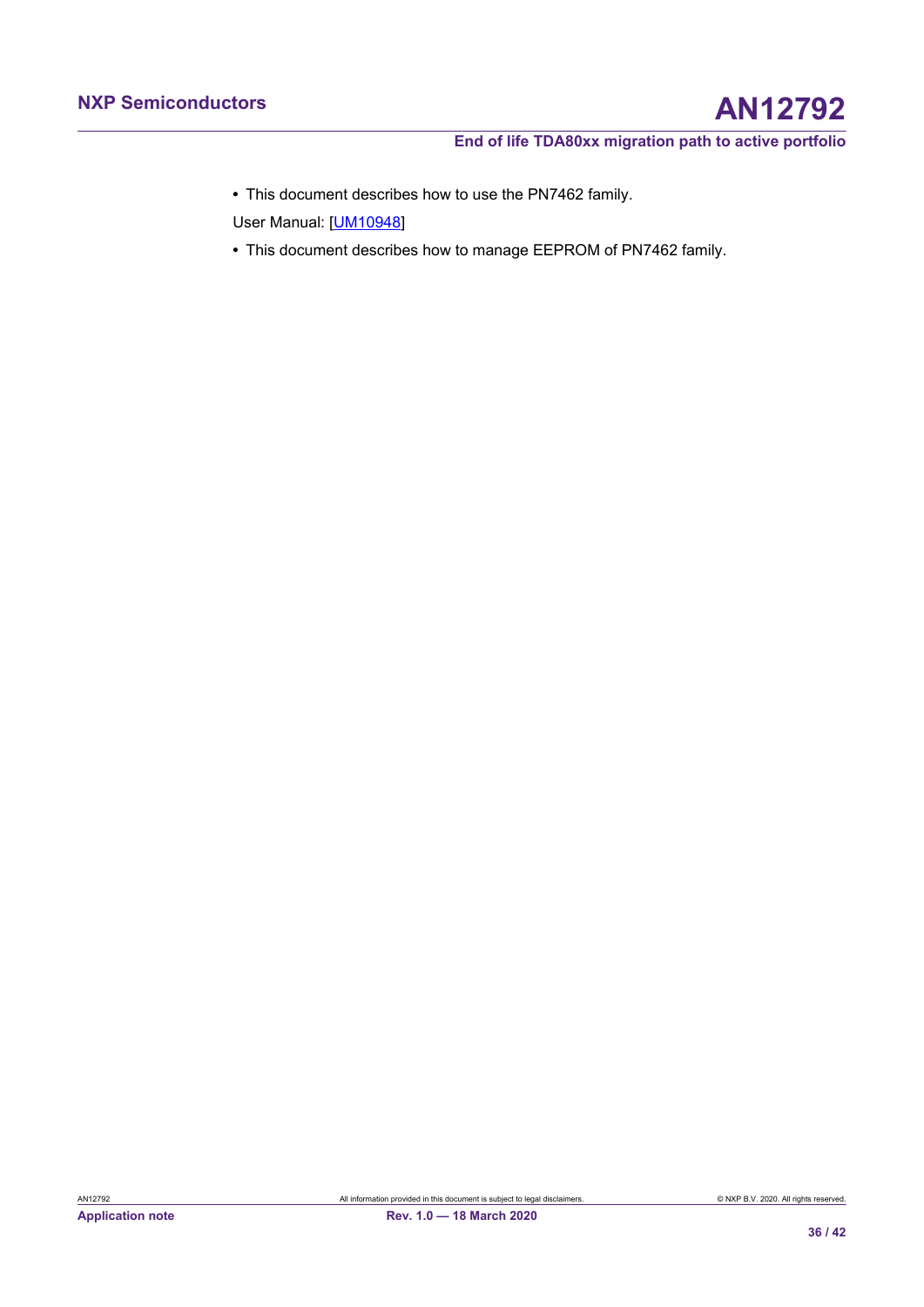# <span id="page-36-24"></span>**8 References**

- <span id="page-36-0"></span>[1] Product data sheet - TDA8026 - Multiple smart card slot interface IC <http://www.nxp.com>
- <span id="page-36-5"></span>[2] Product data sheet - TDA8034HN - Low-power smart card interface <https://www.nxp.com/docs/en/data-sheet/TDA8034HN.pdf>
- <span id="page-36-9"></span>[3] Product data sheet - TDA8035 - High integrated and low-power smart card interface <https://www.nxp.com/docs/en/data-sheet/TDA8035.pdf>
- <span id="page-36-16"></span>[4] Product data sheet - PN7462 family - NFC Cortex-M0 microcontroller <http://www.nxp.com>
- <span id="page-36-1"></span>[5] AN10724 - TDA8026ET - 5 slots smart card interface <https://www.nxp.com/docs/en/application-note/AN10724.pdf>
- <span id="page-36-4"></span>[6] AN11079 - Contact reader ICs - TDA product support packages <https://www.nxp.com/docs/en/application-note/AN11079.pdf>
- <span id="page-36-2"></span>[7] UM10319 - Cake8026\_02\_D <https://www.nxp.com/docs/en/user-guide/UM10319.pdf>
- <span id="page-36-3"></span>[8] UM10349 - Contact smart card reader chips evaluation with CAKE80xx\_MBA <https://www.nxp.com/docs/en/user-guide/UM10349.pdf>
- <span id="page-36-6"></span>[9] AN10792 - TDA8034HN - Smart Card reader interface <https://www.nxp.com/docs/en/application-note/AN10792.pdf>
- <span id="page-36-7"></span>[10] AN10807 - TDA8034T/AT/BT - Smart Card reader interface <https://www.nxp.com/docs/en/application-note/AN10807.pdf>
- <span id="page-36-8"></span>[11] AN10794 - Application with TDA8034 - Demonstration boards description <https://www.nxp.com/docs/en/application-note/AN10794.pdf>
- <span id="page-36-11"></span>[12] AN10997 - TDA8035 Smart Card Reader <https://www.nxp.com/docs/en/application-note/AN10997.pdf>
- <span id="page-36-12"></span>[13] AN10999 - Application with TDA8035 - Demonstration board description <https://www.nxp.com/docs/en/application-note/AN10999.pdf>
- <span id="page-36-10"></span>[14] AN11058 - Design migration from TDA8024 to TDA8035 <https://www.nxp.com/docs/en/application-note/AN11058.pdf>
- <span id="page-36-19"></span>[15] AN11738 - PN7462AU - Contact Smart Card application <https://www.nxp.com/docs/en/application-note/AN11738.pdf>
- <span id="page-36-20"></span>[16] AN11784 - PN7462AU How to integrate RTOS <https://www.nxp.com/docs/en/application-note/AN11784.pdf>
- <span id="page-36-21"></span>[17] UM10883 - PN7462 family Quick Start Guide - Development Kit <https://www.nxp.com/docs/en/user-guide/UM10883.pdf>
- <span id="page-36-22"></span>[18] UM10915 - PN7462AU PC CCID Reader User Manual <https://www.nxp.com/docs/en/user-guide/UM10915.pdf>
- <span id="page-36-18"></span>[19] UM10858 - PN7462 family HW user manual <https://www.nxp.com/docs/en/user-guide/UM10858.pdf>
- <span id="page-36-23"></span>[20] UM10948 - EEPROM Management of PN746X and PN736X <https://www.nxp.com/docs/en/user-guide/UM10948.pdf>
- <span id="page-36-17"></span>[21] AN10207 - Smart Card reader application with TDA8029 Mask 06 and Mask 07 <https://www.nxp.com/docs/en/application-note/AN10207.pdf>
- <span id="page-36-13"></span>[22] AN11460 - Design migration from TDA8024 to TDA8037T <https://www.nxp.com/docs/en/application-note/AN11460.pdf>
- <span id="page-36-14"></span>[23] Product data sheet - TDA8037 - Low-power 3 V smart card interface <https://www.nxp.com/docs/en/data-sheet/TDA8037.pdf>
- <span id="page-36-15"></span>[24] AN11458 - Design guideline for TDA8037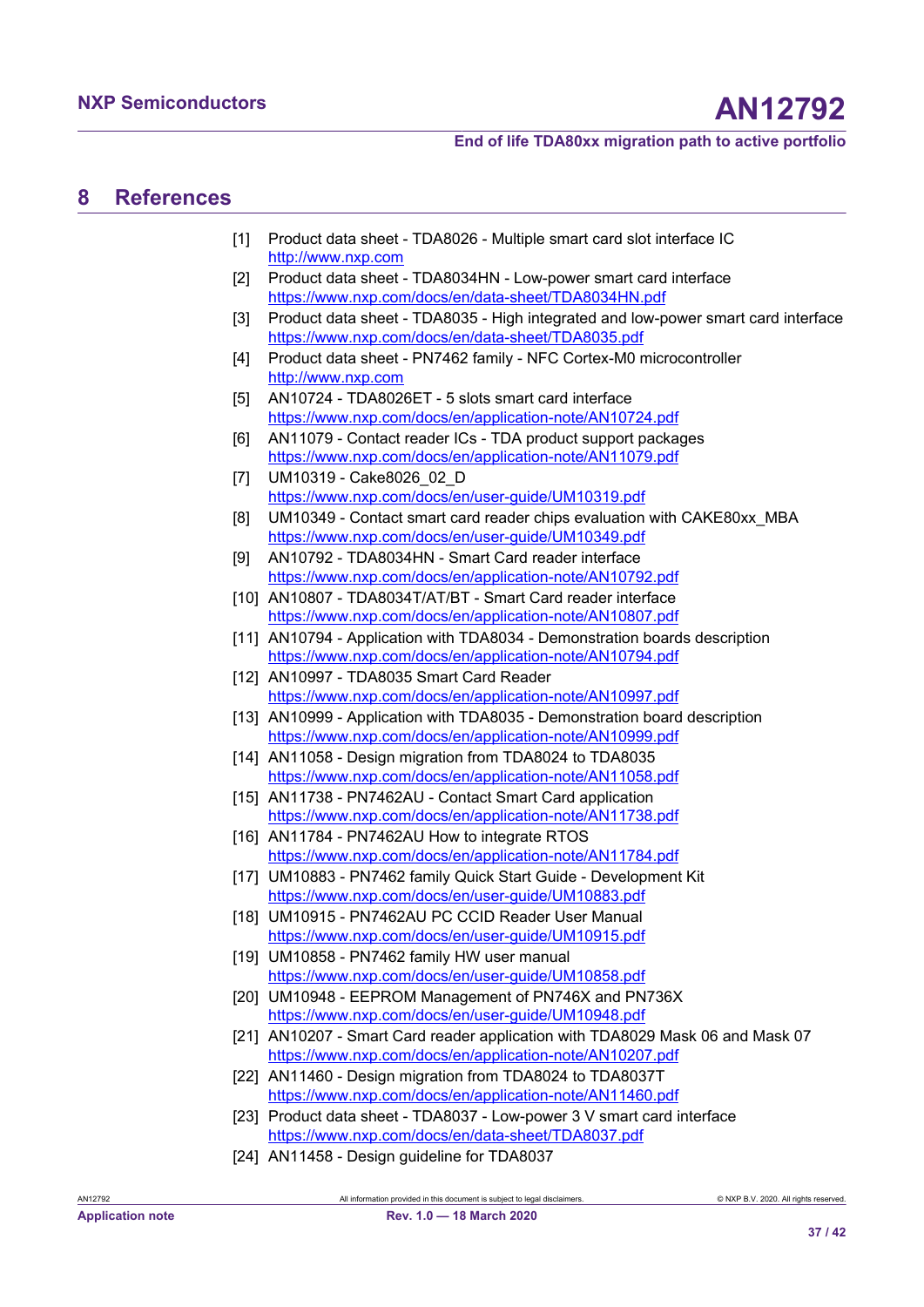<https://www.nxp.com/docs/en/application-note/AN11458.pdf>

<span id="page-37-0"></span>[25] AN11459 - Application with TDA8037 - Demonstration board description <https://www.nxp.com/docs/en/application-note/AN11459.pdf>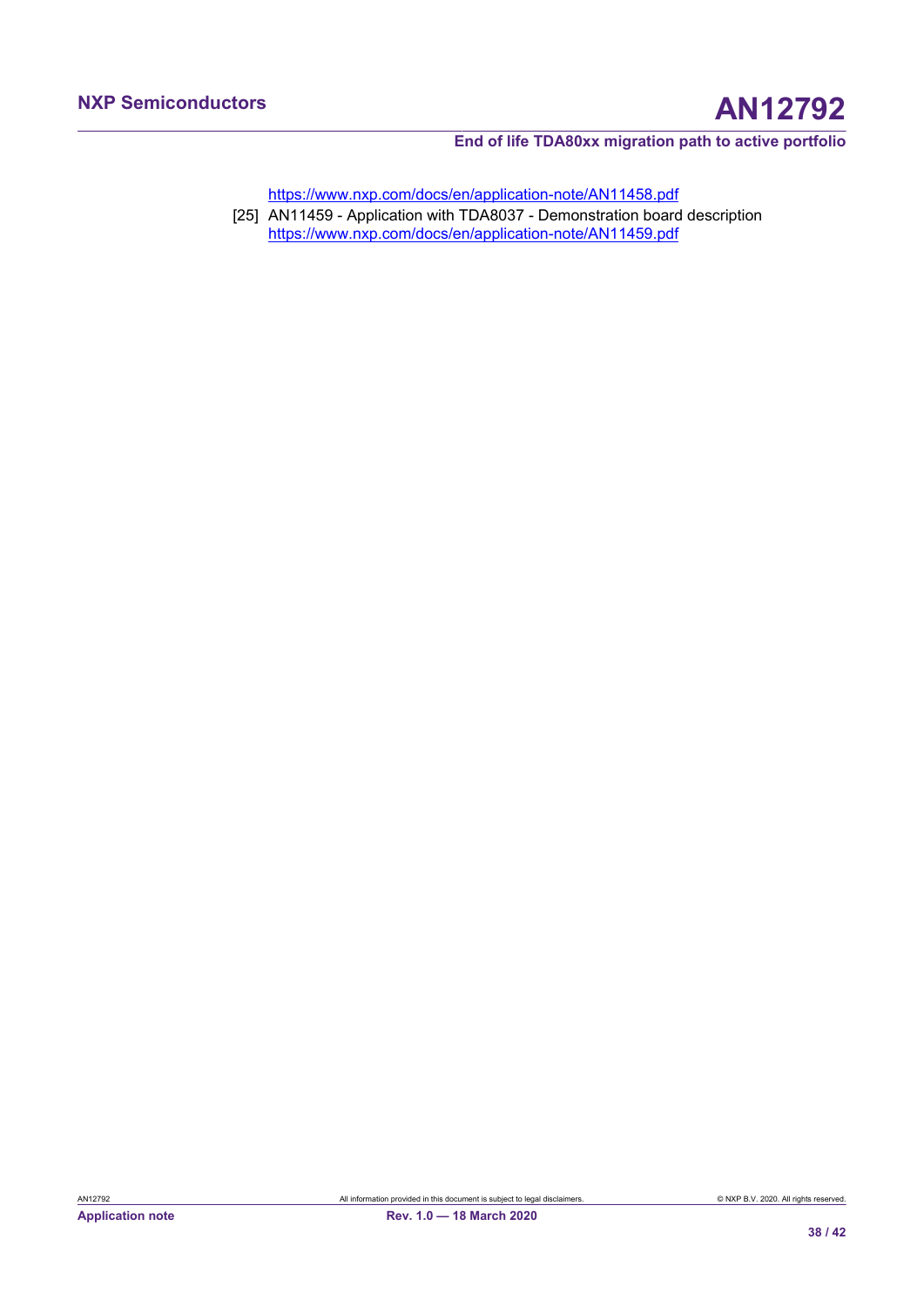# <span id="page-38-0"></span>**9 Legal information**

# **9.1 Definitions**

**Draft** — The document is a draft version only. The content is still under internal review and subject to formal approval, which may result in modifications or additions. NXP Semiconductors does not give any representations or warranties as to the accuracy or completeness of information included herein and shall have no liability for the consequences of use of such information.

# **9.2 Disclaimers**

**Limited warranty and liability** — Information in this document is believed to be accurate and reliable. However, NXP Semiconductors does not give any representations or warranties, expressed or implied, as to the accuracy or completeness of such information and shall have no liability for the consequences of use of such information. NXP Semiconductors takes no responsibility for the content in this document if provided by an information source outside of NXP Semiconductors. In no event shall NXP Semiconductors be liable for any indirect, incidental, punitive, special or consequential damages (including - without limitation - lost profits, lost savings, business interruption, costs related to the removal or replacement of any products or rework charges) whether or not such damages are based on tort (including negligence), warranty, breach of contract or any other legal theory. Notwithstanding any damages that customer might incur for any reason whatsoever, NXP Semiconductors' aggregate and cumulative liability towards customer for the products described herein shall be limited in accordance with the Terms and conditions of commercial sale of NXP **Semiconductors** 

**Right to make changes** — NXP Semiconductors reserves the right to make changes to information published in this document, including without limitation specifications and product descriptions, at any time and without notice. This document supersedes and replaces all information supplied prior to the publication hereof.

**Suitability for use** — NXP Semiconductors products are not designed, authorized or warranted to be suitable for use in life support, life-critical or safety-critical systems or equipment, nor in applications where failure or malfunction of an NXP Semiconductors product can reasonably be expected to result in personal injury, death or severe property or environmental damage. NXP Semiconductors and its suppliers accept no liability for inclusion and/or use of NXP Semiconductors products in such equipment or applications and therefore such inclusion and/or use is at the customer's own risk.

**Applications** — Applications that are described herein for any of these products are for illustrative purposes only. NXP Semiconductors makes no representation or warranty that such applications will be suitable for the specified use without further testing or modification. Customers are responsible for the design and operation of their applications and products using NXP Semiconductors products, and NXP Semiconductors accepts no liability for any assistance with applications or customer product design. It is customer's sole responsibility to determine whether the NXP Semiconductors product is suitable and fit for the customer's applications and products planned, as well as for the planned application and use of customer's third party customer(s). Customers should provide appropriate design and operating safeguards to minimize the risks associated with their applications and products. NXP Semiconductors does not accept any liability related to any default, damage, costs or problem which is based on any weakness or default in the customer's applications or products, or the application or use by customer's third party customer(s). Customer is responsible for doing all necessary testing for the customer's applications

and products using NXP Semiconductors products in order to avoid a default of the applications and the products or of the application or use by customer's third party customer(s). NXP does not accept any liability in this respect.

**Export control** — This document as well as the item(s) described herein may be subject to export control regulations. Export might require a prior authorization from competent authorities.

**Evaluation products** — This product is provided on an "as is" and "with all faults" basis for evaluation purposes only. NXP Semiconductors, its affiliates and their suppliers expressly disclaim all warranties, whether express, implied or statutory, including but not limited to the implied warranties of non-infringement, merchantability and fitness for a particular purpose. The entire risk as to the quality, or arising out of the use or performance, of this product remains with customer. In no event shall NXP Semiconductors, its affiliates or their suppliers be liable to customer for any special, indirect, consequential, punitive or incidental damages (including without limitation damages for loss of business, business interruption, loss of use, loss of data or information, and the like) arising out the use of or inability to use the product, whether or not based on tort (including negligence), strict liability, breach of contract, breach of warranty or any other theory, even if advised of the possibility of such damages. Notwithstanding any damages that customer might incur for any reason whatsoever (including without limitation, all damages referenced above and all direct or general damages), the entire liability of NXP Semiconductors, its affiliates and their suppliers and customer's exclusive remedy for all of the foregoing shall be limited to actual damages incurred by customer based on reasonable reliance up to the greater of the amount actually paid by customer for the product or five dollars (US\$5.00). The foregoing limitations, exclusions and disclaimers shall apply to the maximum extent permitted by applicable law, even if any remedy fails of its essential purpose.

**Translations** — A non-English (translated) version of a document is for reference only. The English version shall prevail in case of any discrepancy between the translated and English versions.

**Security** — While NXP Semiconductors has implemented advanced security features, all products may be subject to unidentified vulnerabilities. Customers are responsible for the design and operation of their applications and products to reduce the effect of these vulnerabilities on customer's applications and products, and NXP Semiconductors accepts no liability for any vulnerability that is discovered. Customers should implement appropriate design and operating safeguards to minimize the risks associated with their applications and products.

# **9.3 Licenses**

**Purchase of NXP ICs with NFC technology**

Purchase of an NXP Semiconductors IC that complies with one of the Near Field Communication (NFC) standards ISO/IEC 18092 and ISO/ IEC 21481 does not convey an implied license under any patent right infringed by implementation of any of those standards. Purchase of NXP Semiconductors IC does not include a license to any NXP patent (or other IP right) covering combinations of those products with other products, whether hardware or software.

# **9.4 Trademarks**

Notice: All referenced brands, product names, service names and trademarks are the property of their respective owners.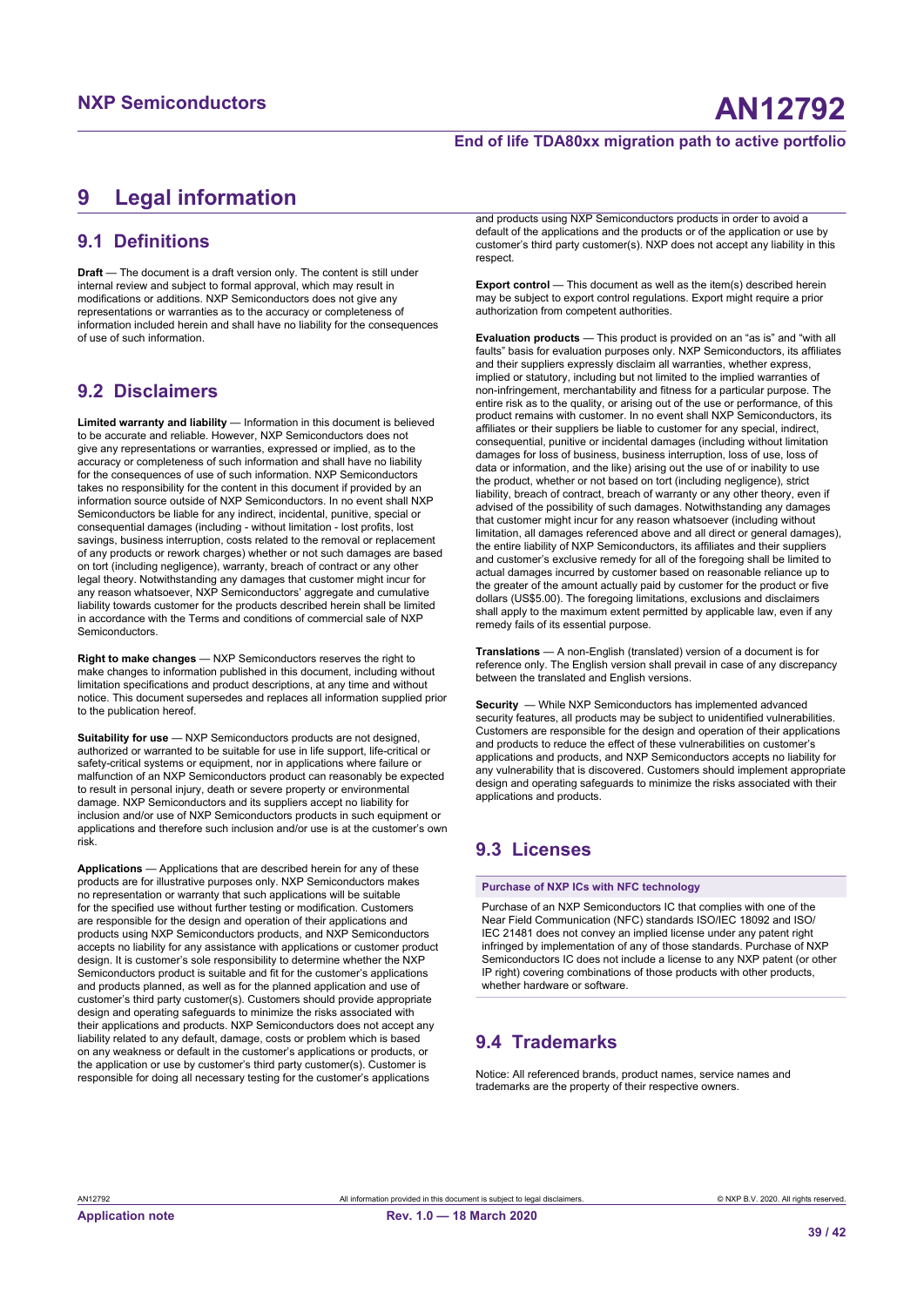# **Tables**

| Tab. 1.  | TDA linecard and short overview 3          |
|----------|--------------------------------------------|
| Tab. 2.  |                                            |
| Tab. 3.  | Product feature comparison TDA8026,        |
|          | TDA8020, TDA8023, TDA8024 6                |
| Tab. 4.  | TDA8020 - TDA8026 differences summary 7    |
| Tab. 5.  | TDA8023 - TDA8026 differences summary 9    |
| Tab. 6.  | Max current on IDD in shutdown mode 9      |
| Tab. 7.  | Maximum current on IDD in inactive mode. 9 |
| Tab. 8.  | Inductive TDA8026 DC-to-DC compared to     |
|          | inductive TDA8026 DC-to-DC  10             |
| Tab. 9.  | Capacitive TDA8023 DC-to-DC compared to    |
|          | inductive TDA8026 DC-to-DC  10             |
| Tab. 10. | Product feature comparison TDA8034,        |
|          |                                            |
| Tab. 11. | TDA8023 - TDA8034 differences summary  15  |
| Tab. 12. | Presence pin change - Card connector       |
|          |                                            |
| Tab. 13. | Presence pin change - Card connector       |
|          |                                            |
| Tab. 14. | TDA8023 DC-to-DC to TDA8034 LDO  16        |

| Tab. 15. | Product feature comparison TDA8035,     |  |
|----------|-----------------------------------------|--|
| Tab. 16. | TDA8023 - TDA8035 difference summary 21 |  |
| Tab. 17. | Deep shutdown mode current consumption  |  |
|          |                                         |  |
| Tab. 18. | Shutdown mode current consumption       |  |
|          |                                         |  |
| Tab. 19. | Presence pin change - Card connector    |  |
|          |                                         |  |
| Tab. 20. | Presence pin change - Card connector    |  |
|          |                                         |  |
| Tab. 21. |                                         |  |
| Tab. 22. | Product feature comparison TDA8035,     |  |
|          |                                         |  |
| Tab. 23. | Product feature comparison PN7412,      |  |
|          | TDA8007, TDA8020, TDA8029 31            |  |
| Tab. 24. | TDA8029 - PN7412 differences summary 32 |  |
| Tab. 25. | PN7412 implemented commands  33         |  |
| Tab. 26. | PN7412 implemented error codes 33       |  |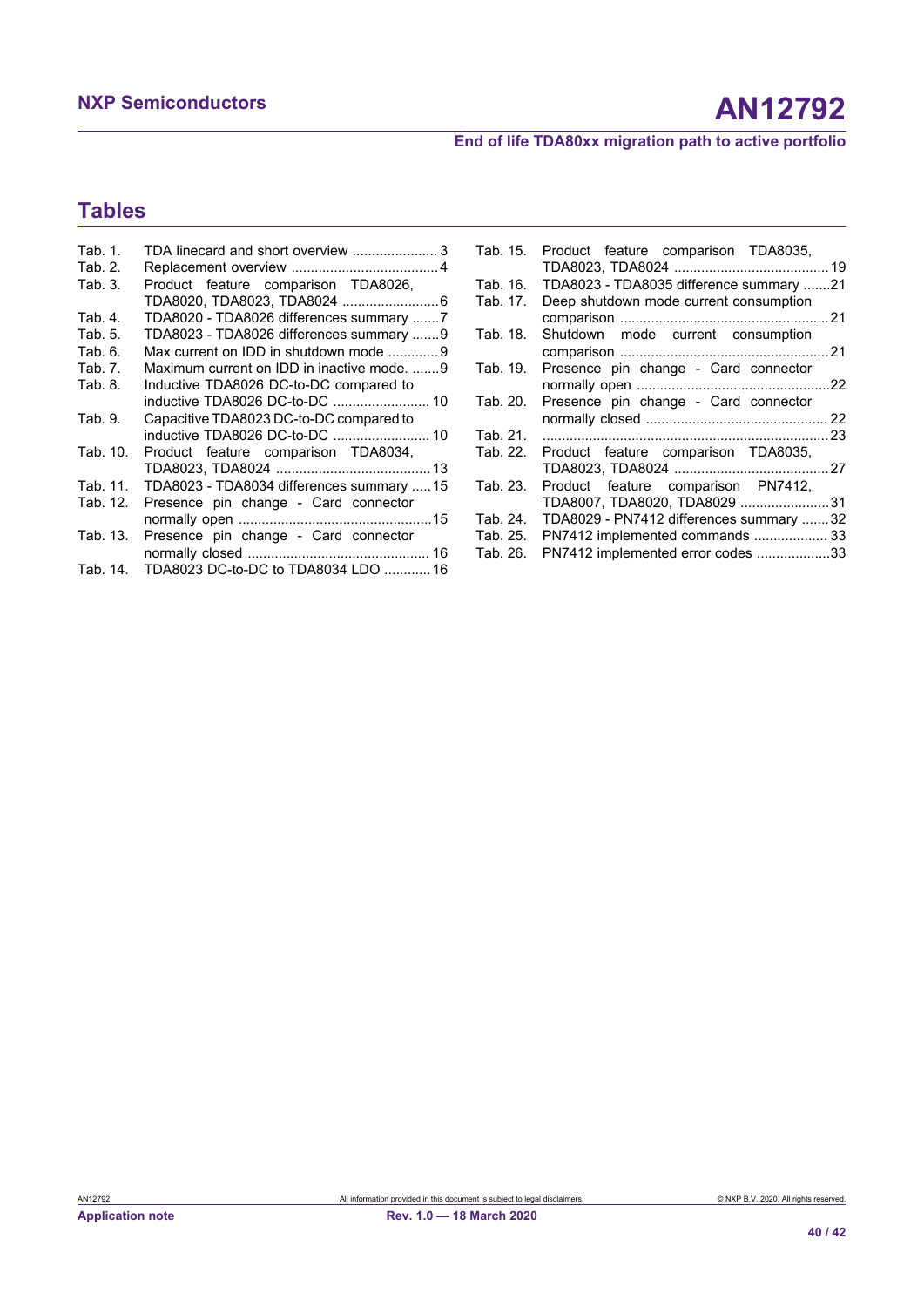# **Figures**

| Fig. 1.  |                                          | Fig. 15. |                                  |  |
|----------|------------------------------------------|----------|----------------------------------|--|
| Fig. 2.  | TDA8023 inductive DC-to-DC converter  10 | Fig. 16. | TDA8023 PRES normally open 22    |  |
| Fig. 3.  | TDA8026 inductive DC-to-DC converter  10 | Fig. 17. | TDA8035 PRESN normally open  22  |  |
| Fig. 4.  | TDA8023 capacitive DC-to-DC converter 10 | Fig. 18. | TDA8023 PRES normally closed  22 |  |
| Fig. 5.  | TDA8026 inductive DC-to-DC converter  10 | Fig. 19. | TDA8035 PRESN normally closed 22 |  |
| Fig. 6.  |                                          | Fig. 20. |                                  |  |
| Fig. 7.  |                                          | Fig. 21. |                                  |  |
| Fig. 8.  | TDA8023 PRES normally open 15            | Fig. 22. | TDA8035 Application diagram 24   |  |
| Fig. 9.  | TDA8034 PRESN normally open  15          | Fig. 23. |                                  |  |
| Fig. 10. |                                          | Fig. 24. |                                  |  |
| Fig. 11. | TDA8034 PRESN normally closed 16         | Fig. 25. |                                  |  |
| Fig. 12. |                                          | Fig. 26. |                                  |  |
| Fig. 13. |                                          | Fig. 27. |                                  |  |
| Fig. 14. | TDA8034 Application diagram 17           | Fig. 28. | PN7412 Application diagram 35    |  |